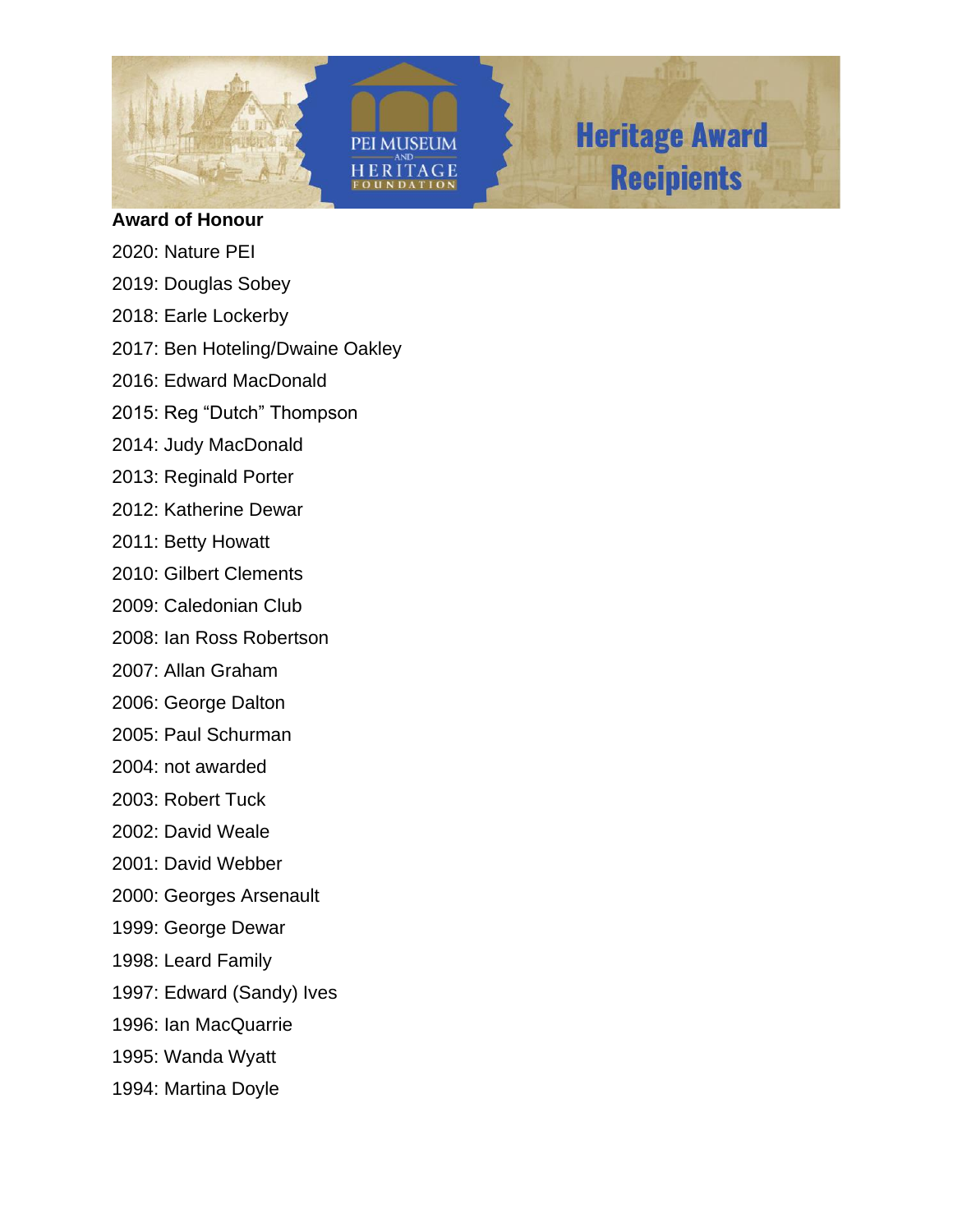





### **Award of Honour**

- 1993: Marjorie Johnston
- 1992: Institute of Island Studies, UPEI
- 1991: Belfast Historical Society
- 1990: J. Edmond Arsenault
- 1989: Brendan O'Grady
- 1988: Musée Acadien
- 1987: not awarded
- 1986: Adele Townshend
- 1985: J.-Henri Gaudet
- 1984: J. Clinton Morrison
- 1983: Bea Mair
- 1982: Société Saint-Thomas-D'Aquin
- 1981: Wanda Wyatt
- 1980: PEI Women's Institute/Allan Swan/Isabel Swan
- 1979: Alex B. Campbell/Catherine Hennessey
- 1978: not awarded
- 1977: Francis W.P. Bolger
- 1976: Eileen Oulton/Sister Antoinette DesRoches

# **Publication of the Year**

2020: *Logjams and Widow-Makers: Prince Edward Islanders in the Maine Woods* (J. Clinton Morrison) 2019: *Listening for the Dead Bells: Highland Magic in Prince Edward Island* (Marian Bruce) 2018: *We Will Remember Them: Stratford Heroes of the First World War* (Stratford Heritage Committee)

2017: *Owen Connolly: The Making of a Legacy, 1820-2016* (Leonard Cusack)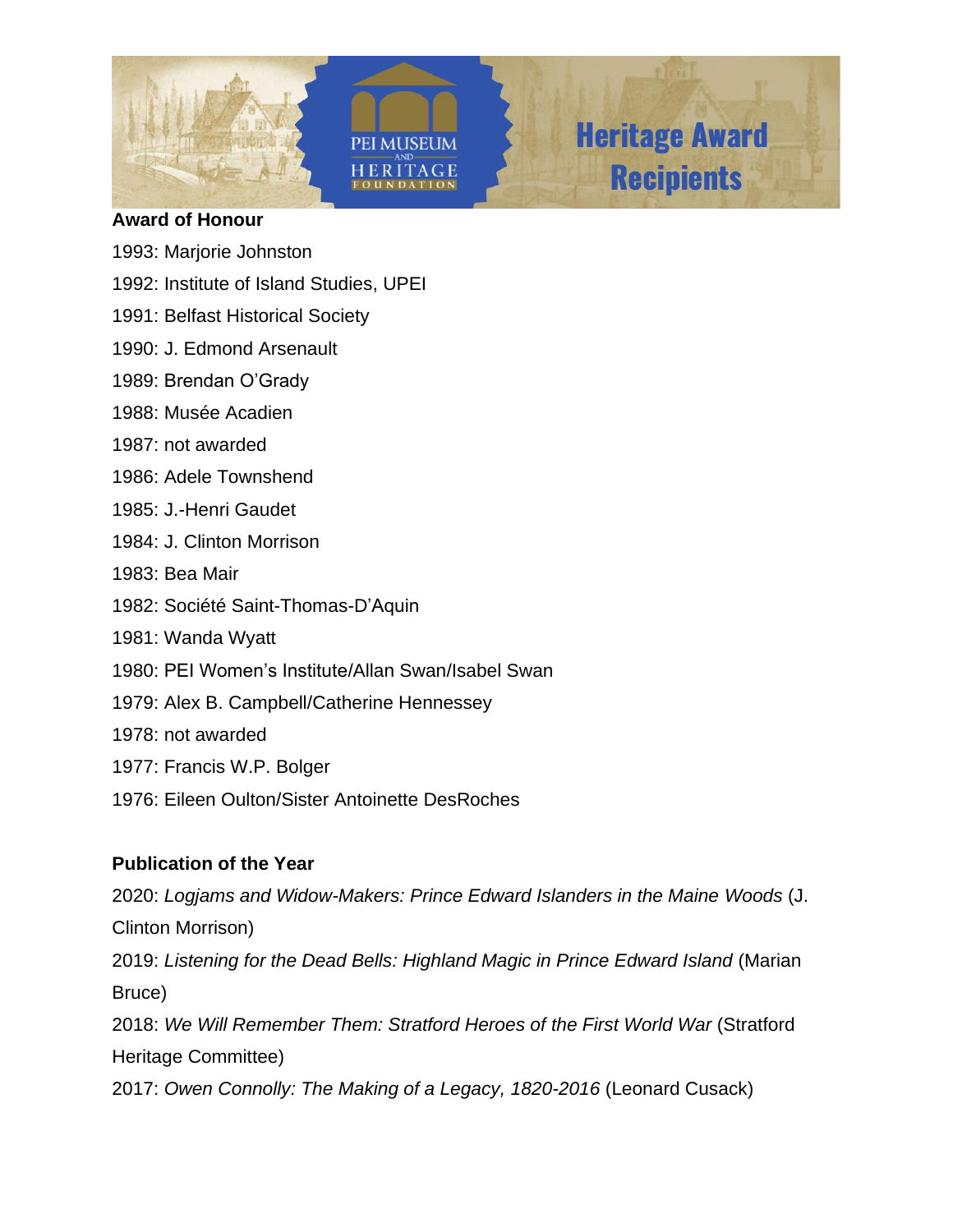

### **Publication of the Year**

2016: *New London: The Lost Dream* (John Cousins) 2015: *Samuel Holland: His Work and Legacy on Prince Edward Island* (Earle Lockerby and Douglas Sobey) 2014*: Those Splendid Girls: Prince Edward Island Nurses in the Great War* (Katherine Dewar) 2013: *Cradling Confederation: The Founding of the Confederation Centre of the Arts* (Confederation Centre of the Arts and Edward MacDonald) 2012: *Prince Edward Island: 125 Years Through Our Eyes* (The Guardian) 2011: *Surveyors of Empire: Samuel Holland, J.F.W. DesBarres and the Making of the Atlantic Neptune* (Steven J. Hornsby) 2010: *Sailor's Hope: The Life and Times of William Cooper, Agrarian Radical in an Age of Revolutions* (Rusty Bittermann) 2009: *A Magnificent Gift Declined: The Dalton Sanatorium of Prince Edward Island, 1913-1923* (Leonard Cusack and the Institute of Island Studies) 2008: *Who We Are: Our Heritage and Horizons: Home Economics in Prince Edward Island in the Twentieth Century* (Home Economics History Committee)

## **Boyde Beck Memorial Award**

2020: Julie Pellissier-Lush 2019: John Cousins 2018: Reg "Dutch" Thompson 2017: Edward MacDonald

## **Irene Rogers Award**

2020: Lori Pendleton 2019: Leard's Mill Restoration Committee 2018: Raeford Waite, RW Woodworking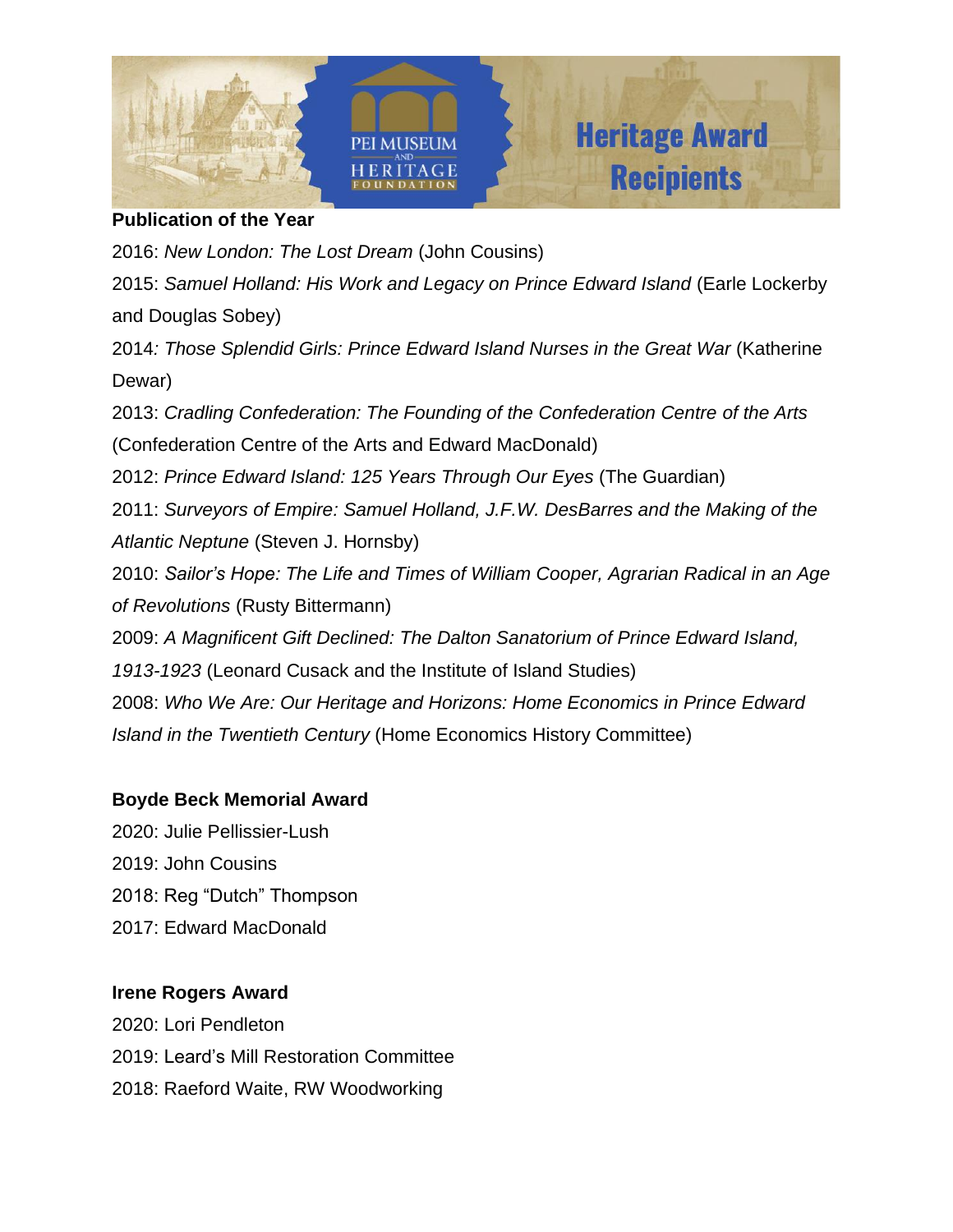

#### **Irene Rogers Award**

- 2017: Carter Jeffery
- 2016: Ken Meister and Jenny Meister
- 2015: Sterling Stratton
- 2014: Carol Livingstone
- 2013: APM (restoration of the Kays Brothers Building, Charlottetown)
- 2012: Community of Lennox Island (restoration of St. Anne's Roman Catholic Church)
- 2011: Paul Smith and Michael Murphy
- 2010: Bonshaw Hall Co-operative Ltd. (restoration of Bonshaw United Church)
- 2009: John Douglas and Donna Sutton

2008: not awarded

- 2007: not awarded
- 2006: not awarded
- 2005: City of Summerside/Wyatt Heritage Properties
- 2004: not awarded
- 2003: not awarded
- 2002: C.W.J. Eliot
- 2001: Faye Pound
- 2000: Government House
- 1999: not awarded
- 1998: Robert Tuck
- 1997: Joaquim da Fonseca
- 1994: Reg Porter

## **Mary Cornfoot Brehaut Award**

2020: not awarded 2019: Le Comité organisateur de la Rencontre des Arsenault 2019 2018: Theresa Gallant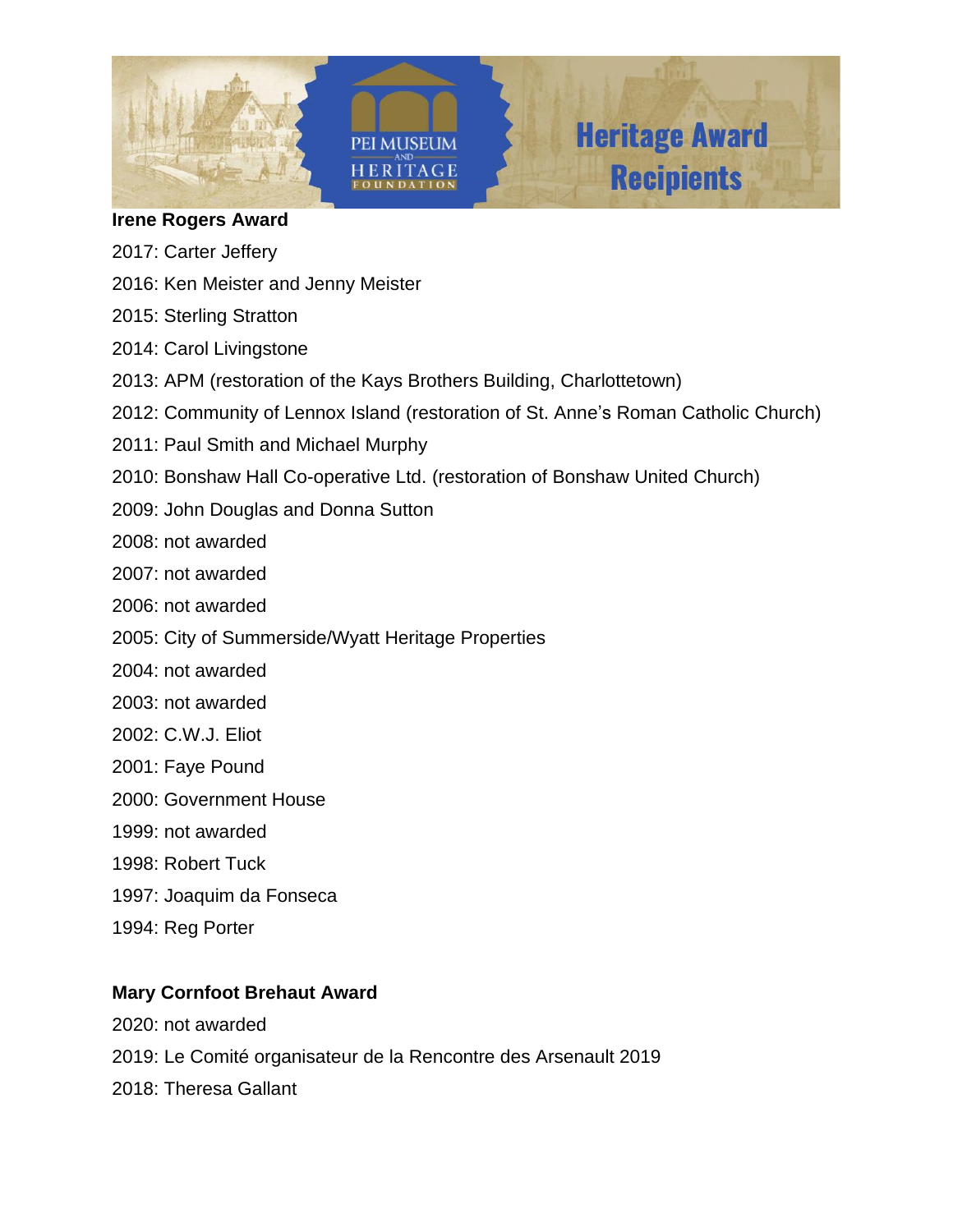

2017: Scott Arsenault Shane

### **Mary Cornfoot Brehaut Award**

- 2016: Arlene Morrison
- 2015: Port Hill Women's Institute History Committee
- 2014: MacNaught History Centre, Summerside
- 2013: not awarded
- 2012: Linda C. Harding
- 2011: Linda Jean Nicholson
- 2010: Jean Bernard
- 2009: Don Jardine
- 2008: John M. Collins
- 2007: George F. Sanborn Jr.
- 2006: Jean MacLean
- 2005: Aggi-Rose Reddin
- 2004: Bev Millar and Wyman Millar
- 2003: Gary Carroll
- 2002: Richard Savidant
- 2001: Donna Collings
- 2000: Andrew MacEwen
- 1999: Community of Tignish (genealogical and re-enactment activities as part of
- bicentennial)
- 1998: Waldron Leard
- 1997: David Hunter
- 1996: Louis J. Daley
- 1995: J. Clinton Morrison
- 1994: Russell Ewing
- 1993: Nelda Murray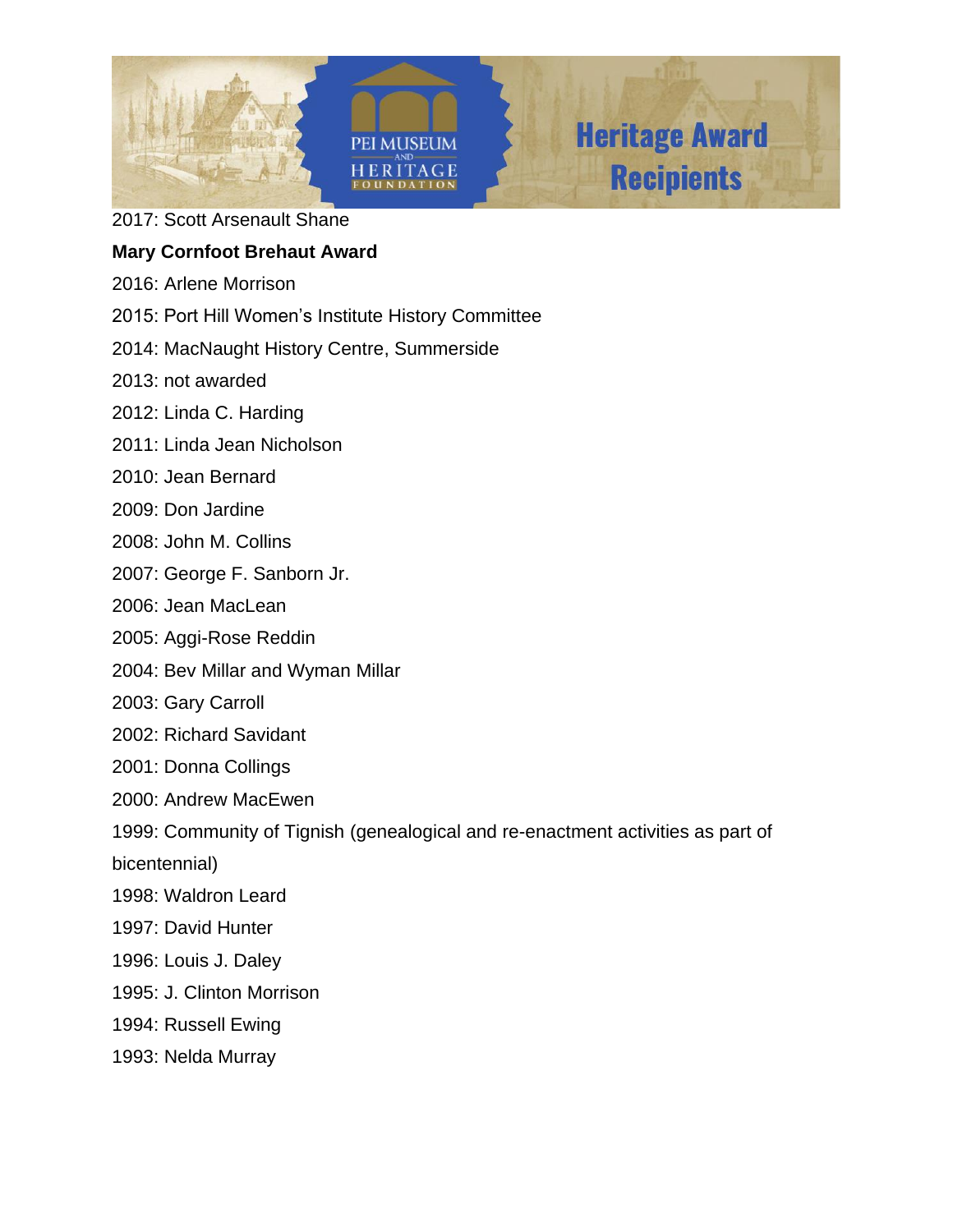

### **Mary Cornfoot Brehaut Award**

1992: Robert S. P. Jardine and L. Ann Coles (*Daniel Heaney and Bellinda Abbott and Their Family 1807-1900; With Additions on the Families of Jane Large, Letitia Murray and Sarah Dignan)*

- 1991: L. Ann Coles
- 1990: Bertha Dawson (*Cape Traverse United Church Cemetery Book)*
- 1989: Peter Gallant
- 1988: Orlo Jones
- 1987: Evelyn Cudmore
- 1986: Nelda Murray
- 1985: Richard M. Enman
- 1984: PEI Genealogical Society's Resource Centre Committee
- 1983: Doris Muncey Haslam
- 1982: Don Stewart
- 1981: John F. McAleer, PEI Dept. of Vital Statistics
- 1980: PEI Genealogical Society
- 1979: not awarded
- 1978: Bonnie Jean Glover

### **Natural Heritage Activity Award**

2020: Ron Arvidson, Sharon Clark, and Alma Currie (Birding on PEI Facebook page) 2019: David C. Seeler 2018: Barbara Joy Green 2017: Fiep de Bie 2016: Jackie Waddell 2015: Robert Harding 2014: Frank Pigot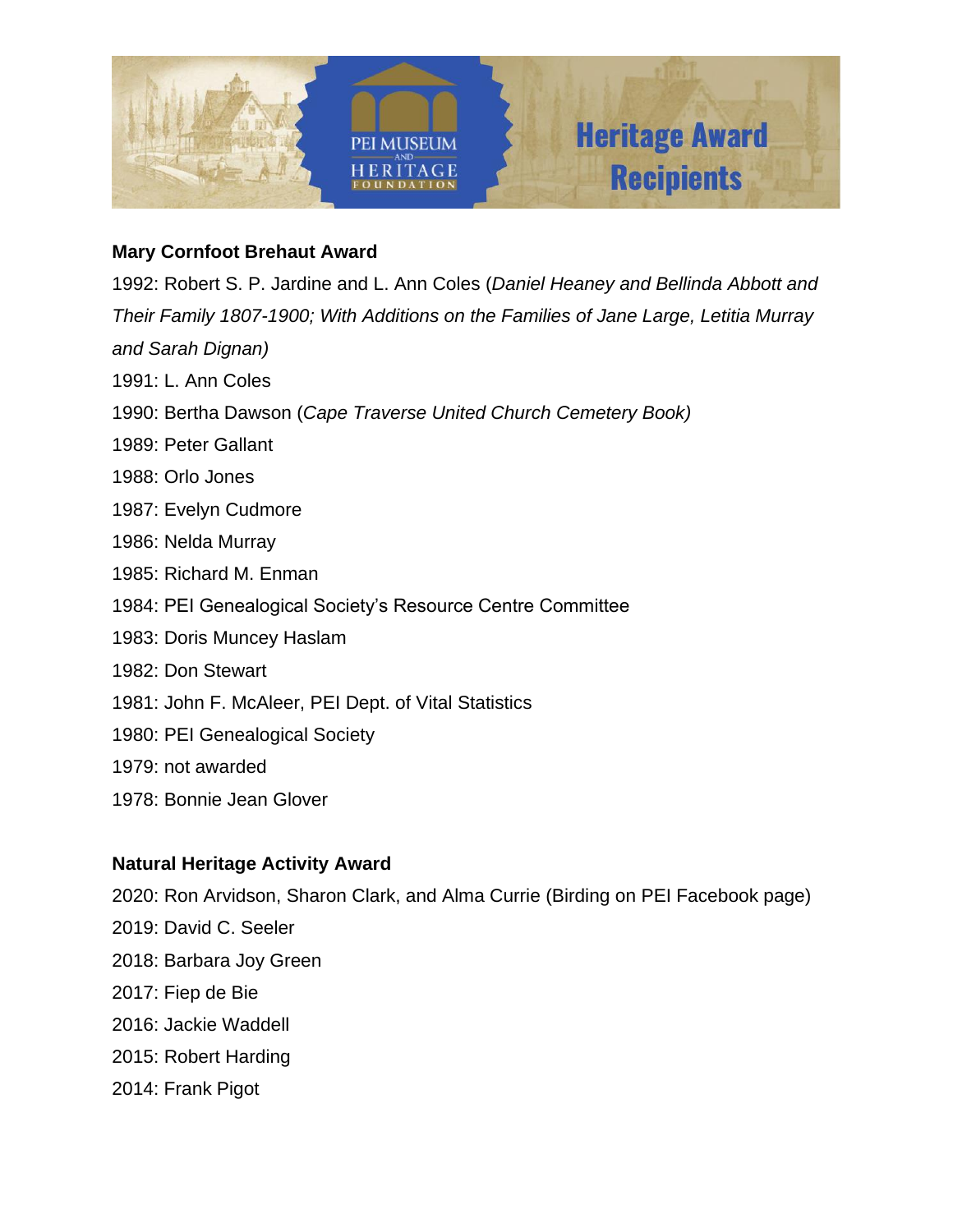

2013: Ron Arvidson

### **Natural Heritage Activity Award**

- 2012: Rosemary Curley
- 2011: Douglas Sobey
- 2010: Diane Griffin
- 2009: Daryl Guignion
- 2008: Dan McAskill

### **Volunteer of the Year**

- 2020: Louis Cooper 2019: Mary Kendrick 2018: Donna Martin
- 2017: Estelle Dalton
- 2016: Lois Brown
- 2015: Wayne Trowsdale and Janice Trowsdale
- 2014: Greg Gallant
- 2013: Lowell Huestis
- 2012: Waldron Leard
- 2011: Claude Arsenault
- 2010: Édouard Blanchard
- 2009: Nora MacDonald and Ron MacDonald
- 2008: Ian Scott

## **Youth Volunteer of the Year**

2020: not awarded 2019: Caleb Harding 2018: Brendan Kelly 2017: Lucas MacCormack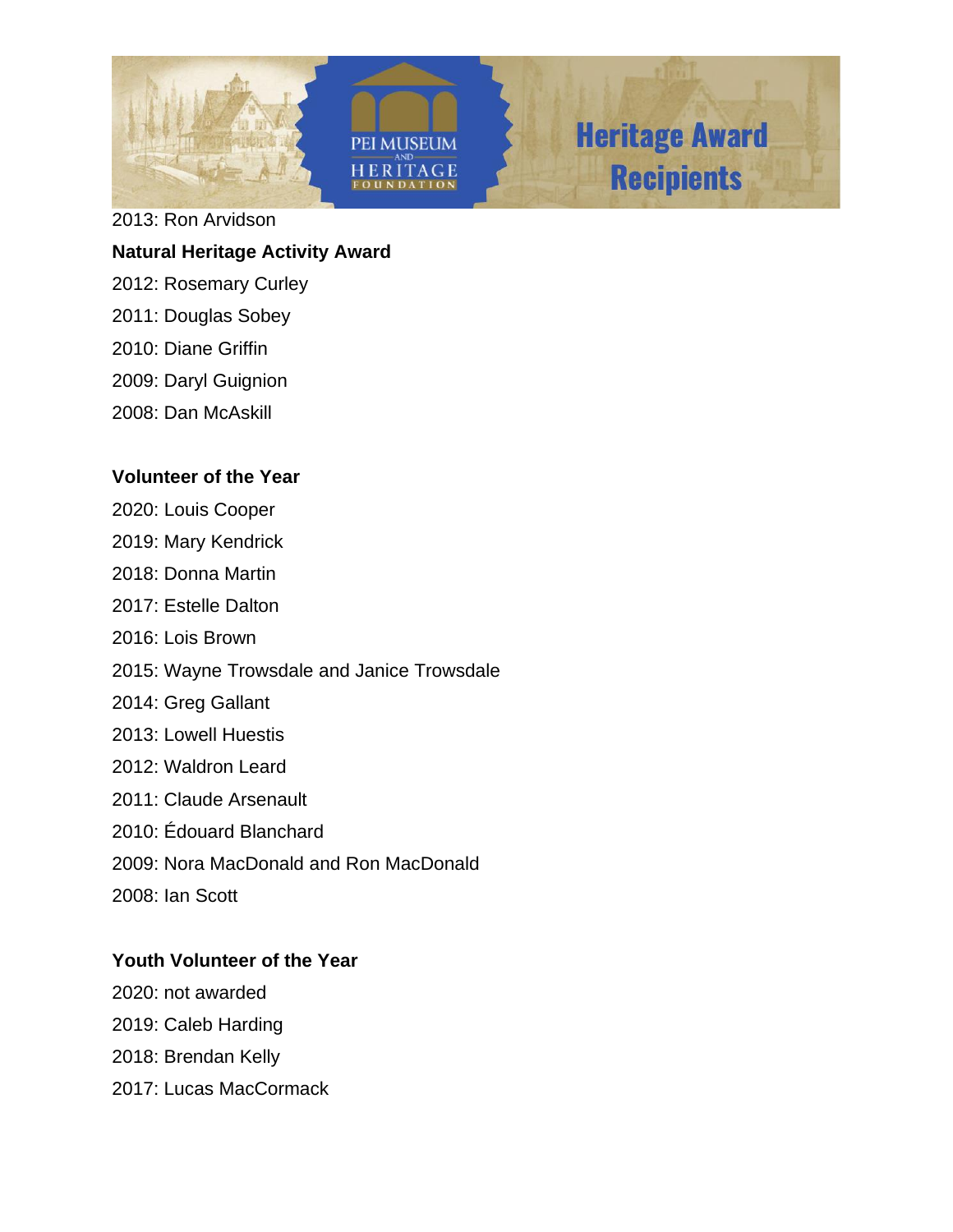

**Youth Volunteer of the Year**

2016: not awarded 2015: not awarded 2014: not awarded 2013: Cody MacKay 2012: Brendan Ronahan 2011: not awarded 2010: not awarded 2009: not awarded 2008: James MacLean

## **Wendell Boyle Award**

2020: Culture Summerside (2020 Ghostwalk)

2019: Comité organisateur du Congrès mondial acadien 2019 (light show to commemorate 135th anniversary of the Acadian flag and the Acadian National Anthem) 2018: Wyatt Heritage Properties Inc. ("To the Power of Five: 1993 PEI Women in Politics")

2017: Catherine MacLellan ("If It's Alright With You: The Life and Music of My Father,

Gene MacLellan")

2016: not awarded

2015: Mainstreet -- CBC Radio

2014: Harry Baglole, Melissa Mullen, and Rob MacLean ("The Master's Wife: A

Theatrical Celebration")

2013: Laura Stewart ("Just a Mess" video)

2102: "Come-All-Ye" creative team and cast

2011: Wyatt Heritage Properties ("Summerside Armoury: Fit for Duty" film and radio drama)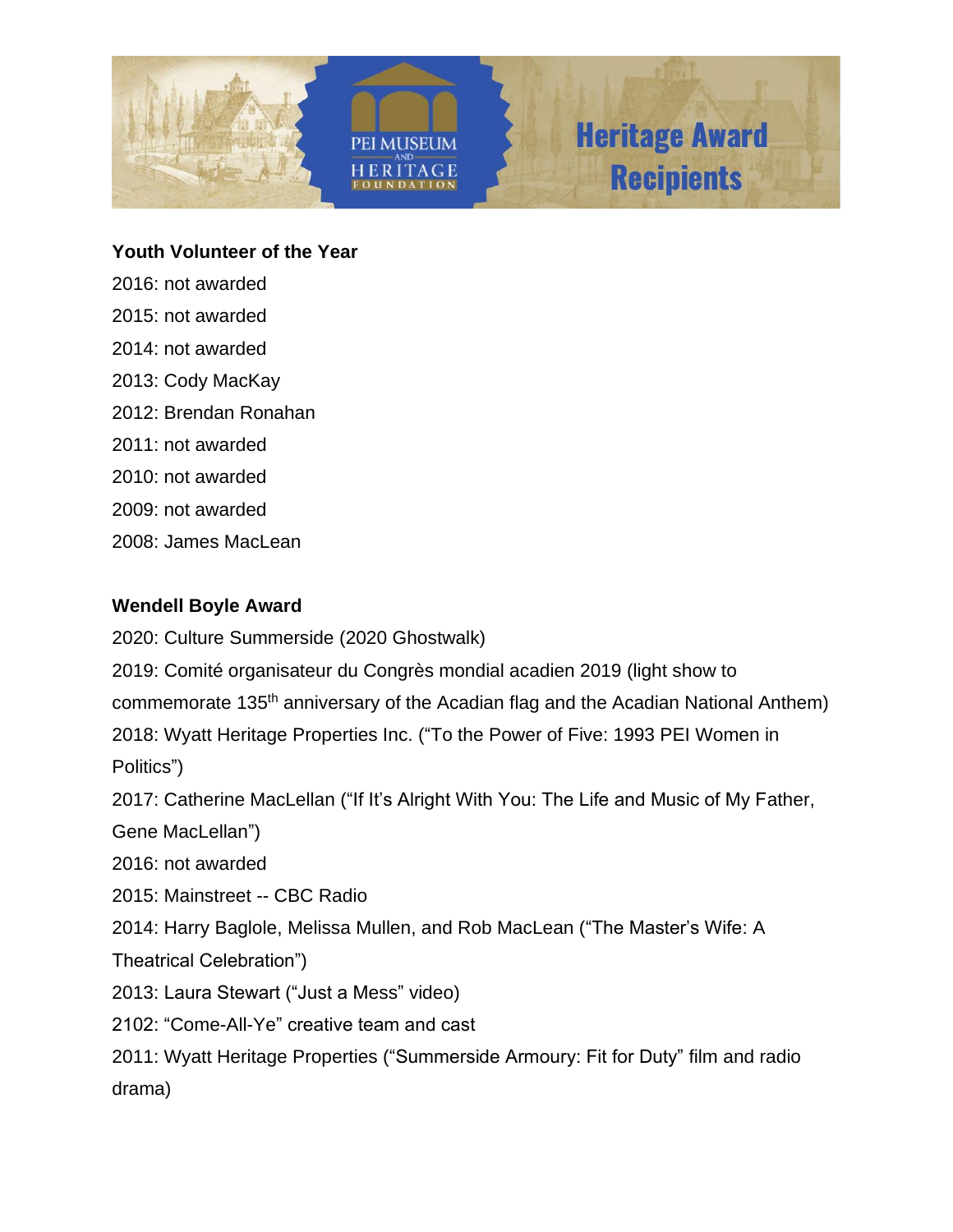

2010: Rollo Bay Fiddle Festival

## **Wendell Boyle Award**

- 2009: Eileen Pendergast
- 2008: Chuck and Albert Arsenault
- 2007: not awarded
- 2006: Sorensen Family
- 2005: Hedgerow
- 2004: Frank Ledwell
- 2003: Susan Rodgers ("Bobby's Peace" film)
- 2002: David Weale, Allan Rankin, Perry Williams, and Brad Fremlin ("Here on the
- Island" stage production)
- 2001: Kent Stetson ("Horse High, Bull Strong, Pig Tight" play)

## **Meritorious Achievement Award**

1997: Frank Pigot (UPEI Robertson Library PEI Collection) 1996: CBC (heritage awareness) 1995: Diane Griffin (Island Nature Trust) 1994: Island Morning and Mainstreet (heritage programming) 1993: Sharon Rose (Basin Head) 1992: George Dewar (Potato Museum) 1991: David Webber (*A Thousand Young Men: The Colonial Volunteer Militia of Prince Edward Island*) 1990: Catherine Hennessey (Birthplace Explored Conference) 1989: David Weale (Them Times radio programmes)

1988: Eddie Rice (Charlottetown City Hall renovation)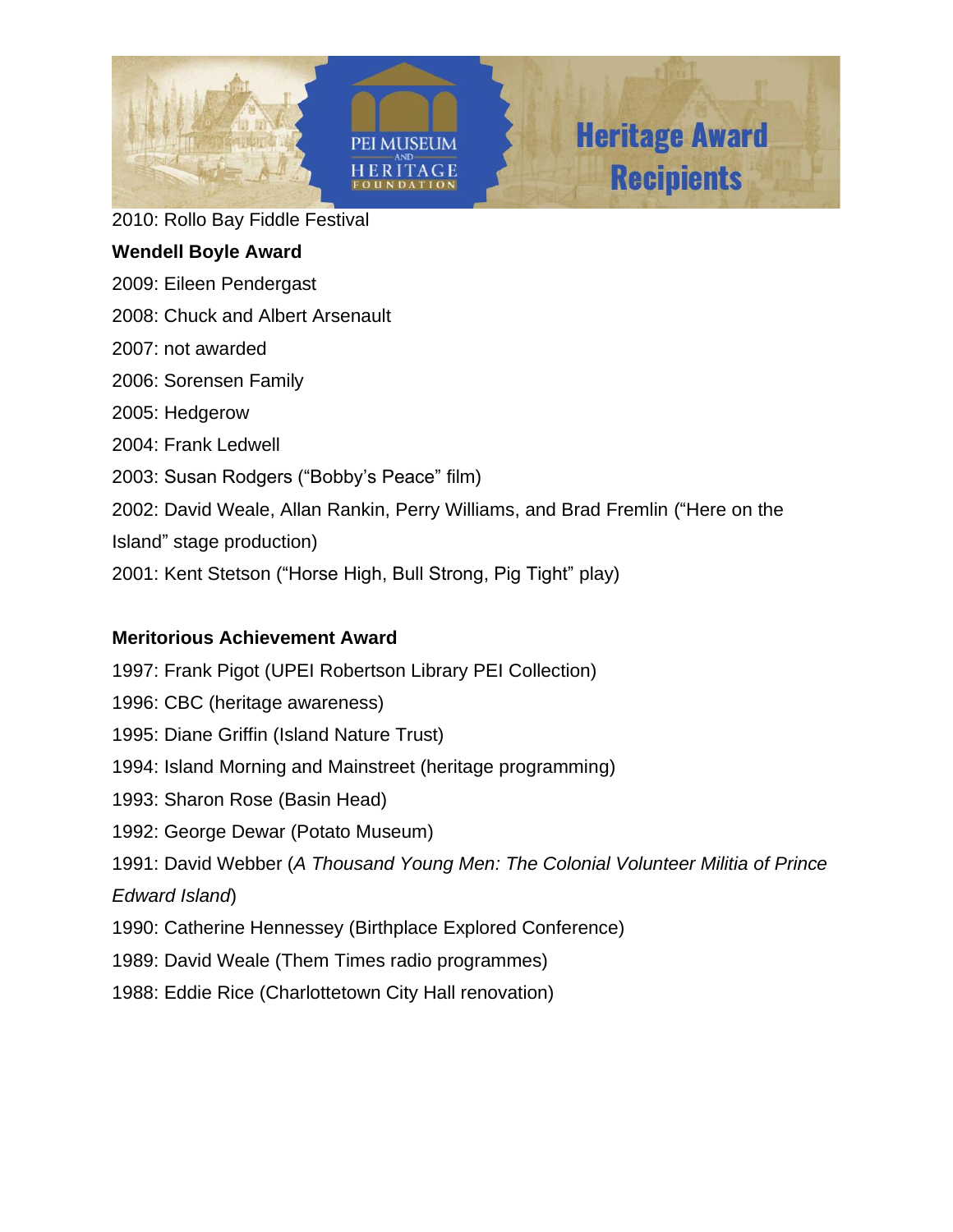

# **Heritage Recognition Awards**

2020:

- Timothy Archer and Ricky Lee (restoring the Marshfield Presbyterian Manse and turning it into a venue for local musicians)
- Randy Arsenault (conversion of Cascumpec School)
- Resort Municipality of Cavendish (Montgomery Park)
- Hung-Min Chiang (posthumously for his dedication and contribution to Island heritage)
- Paul Coles (15 Hillsborough St., Charlottetown)
- Maxine Delaney (Clifford's House, Rustico)
- Jody Jesso (Indigenous history and genealogy)
- Brenda Jones (*Medicinal Herbs of Eastern Canada: A Pictorial Manual*)
- Dale MacAusland (MacAusland Woolen Mills, Bloomfield)
- Tara Maloney (Tara Maloney House, Victoria)
- Myron Matheson (history of CN Rail on PEI)
- Mi'kmaq Heritage Actors Inc. (Mi'kmaq history through performance and storytelling)
- Prince Edward Island Association for Newcomers to Canada ("Annes of the World" project)
- Aggi-Rose Reddin, Dan McAskill, and Jim Hornby (Hillsborough River Interactive Virtual Map)
- Summerside and Area Historical Society (photo exhibit of the historic Holman Department Store)

- John H. Brehaut (preserving stories of rural PEI)
- Phillip Gallant (Sutherland House, Sea View)
- Island Matters PEI Rug Registry
- Joseph McAskill
- Gary MacDougall (*Forbie*)
- Kevin MacKay and Shirlene MacKay (Car Life Museum, Bonshaw)
- Laurie Murphy and Amanda Mark ("Ebb & Flow: Tides of Settlement on PEI")
- Pleasant Valley History Committee (*Pleasant Valley: Our Community History and Stories*)
- Clarence Ryan (natural history)
- Don Stewart (Cornwall Dental Clinic)
- Sterling Stratton (promoting the history of Glenaladale)
- Summerside and Area Historical Society (Welcome to Holman's World exhibit)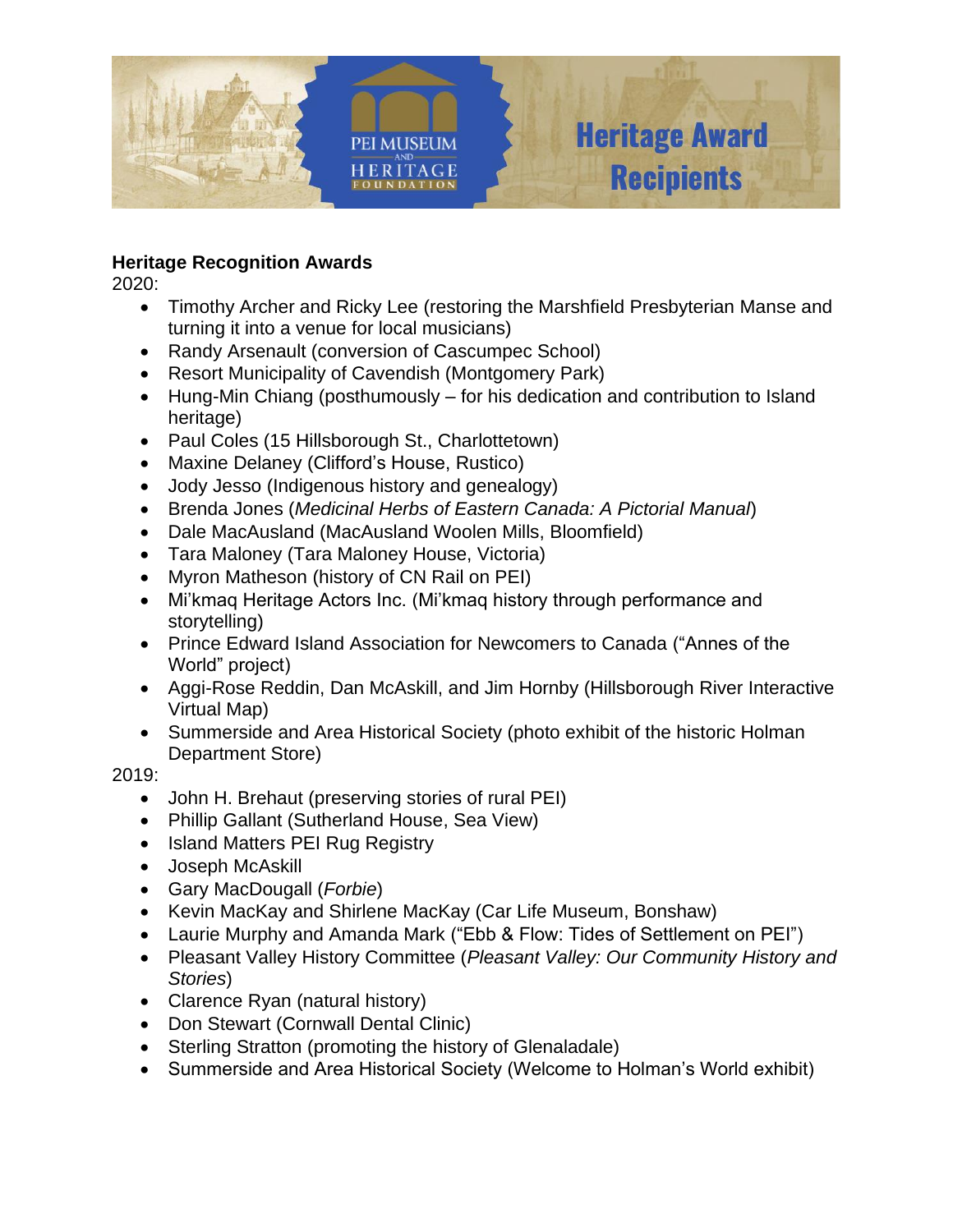

2018:

- John Andrew (developing interpretative signage for the trails along Andrew's Pond and Wright's Creek natural area, East Royalty)
- Alex Clark (conversion of the former Summerside Railway Station to the Evermoore Brewing Co.)
- Ron Coffin (restoration of Alma schoolhouse, Kings County)
- Katherine Dewar (*Called to Serve: Georgina Pope, Canadian Military Nursing Heroine)*
- Lowell Huestis (posthumously -- for his many years preserving and promoting PEI history)
- Genevieve MacDonald, Catherine MacDonald, and Mary-Carla MacDonald (*Helen MacDonald of Glenalladale – Miss Nelly)*
- Stacy MacInnis (restoration of the Millman-Johnstone house and surrounding Woodleigh Replicas Gardens in Burlington)
- Steven Mannell, David Bergmark and Ole Hammarlund (*Living Lightly on the Earth: Building an Ark for Prince Edward Island, 1974-1976)*
- Yolande Painchaud (extensive donation of artifacts to the Acadian Museum)
- PEI Holstein Association and Fred VanderKloet (*Bridge to Perfection: A History of the Holstein Breed in Prince Edward Island)*
- St. Anthony's Legion (Bloomfield) Cenotaph Committee (creation and display of banners commemorating Prince County soldiers who served in WWI)
- Tryon Christian Church Pioneer Cemetery Restoration Committee

- Marly Anderson and Greg Anderson (the Grand Victorian wedding and events facility)
- Alcide Bernard (L'Exposition Agricole et le Festival acadien)
- City of Charlottetown (Picturing a City historic exhibit)
- Ashley Condon and Ken Spears (Copper Bottom Brewing company, Montague)
- Rudy Croken (*Ban the Automobile: Instrument of Death: The History of the Early Automobile on Prince Edward Island, 1900-1919)*
- Katherine Dewar (Georgina Pope exhibit)
- Hillsborough River Association Book Committee (*A History of Mount Stewart, Prince Edward Island)*
- Lot 16 Seniors History Book Committee (*The Communities of Lot 16: 200 Years of Our History)*
- PEI Scottish Settlers Historical Society
- Vimy 100<sup>th</sup> Project: Student Group
- Emily Wells, Ker Wells, and Meagan Stewart (River Clyde Pageant)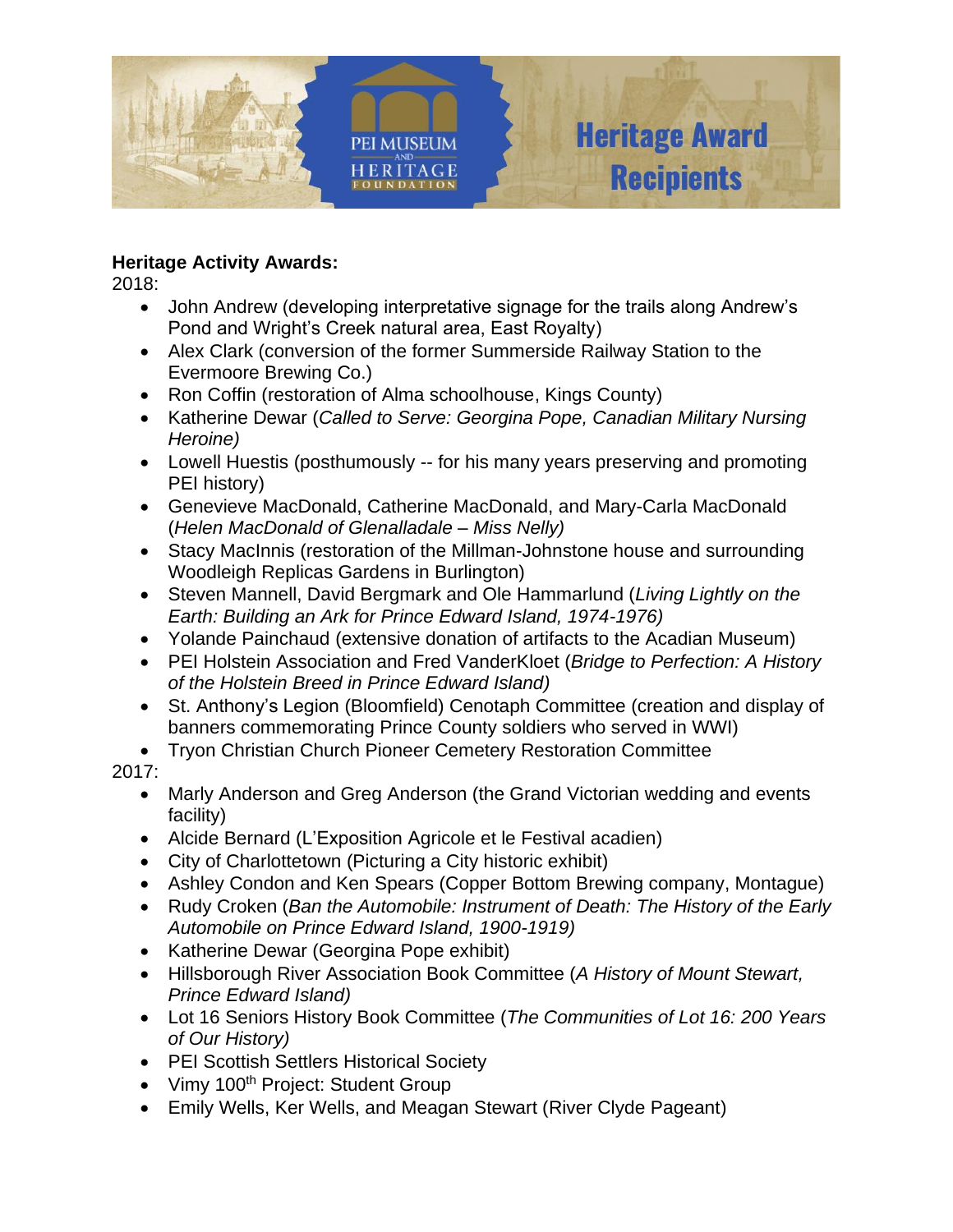

2016:

- City of Charlottetown (Fort Edward Magazine stonework restoration)
- Culture Summerside (programming to mark the Journal Pioneer's 150<sup>th</sup> anniversary and the 105<sup>th</sup> Battalion anniversary)
- Estelle DesRoches (*One Man's Family: Memories of Fred DesRoches and His Descendants)*
- Larry Dugdale and Jane Dugdale (former Cape Traverse Masonic Hall)
- Tiber Falzett (contributions to Gaelic culture and heritage on PEI)
- Hughie Graham (collecting stories to preserve the heritage of eastern PEI)
- Clara Jean Howard and Craig Clark (former Rose Valley United Church restoration)
- Jean Jans (preserving and raising awareness of heritage in eastern PEI)
- King George Hall (Port Hill) Committee
- Edward MacDonald, Irene Novaczek and Josh MacFadyen (*Time and a Place: An Environmental History of Prince Edward Island)*
- Paige Matthie (Caroline Daly research and exhibit)
- Panmure Island Lighthouse Association (lighthouse restoration)
- Stacy MacInnis (restoration of Elliotts Train Station)

2015:

- Roy Campbell and Robert Gelineau (Nathaniel Wright House, Bedeque)
- Peggy Hammill and Marlene Campbell (*More Than I Expected: The Story of Peggy McIver Hammill)*
- Geoff Hussey *(Charlie of Ȋle Saint Jean)*
- Knutsford Women's Institute (community history panels)
- Geoffrey Paton (work on Samuel Cunard)
- Reginald Porter and Richard Campanaro (Government House guidebook and research manual)
- Roman Catholic Diocese of Charlottetown (1843-1883 cemetery restoration)
- Gretha Rose (Bourke House, Charlottetown)
- silverorange (84 Fitzroy St., Charlottetown)
- Victoria Historical Association

- Jeff Alward, Richard Campanaro, and Jill McRae (*1864: The Cradle: A Graphic Novel)*
- William Andrews (*The Grand Change)*
- Nick Arsenault (*Parlons un peu du bon vieux temps)*
- Marian Bruce (*Saltwater Road: Tales of Travel on the Northumberland Strait)*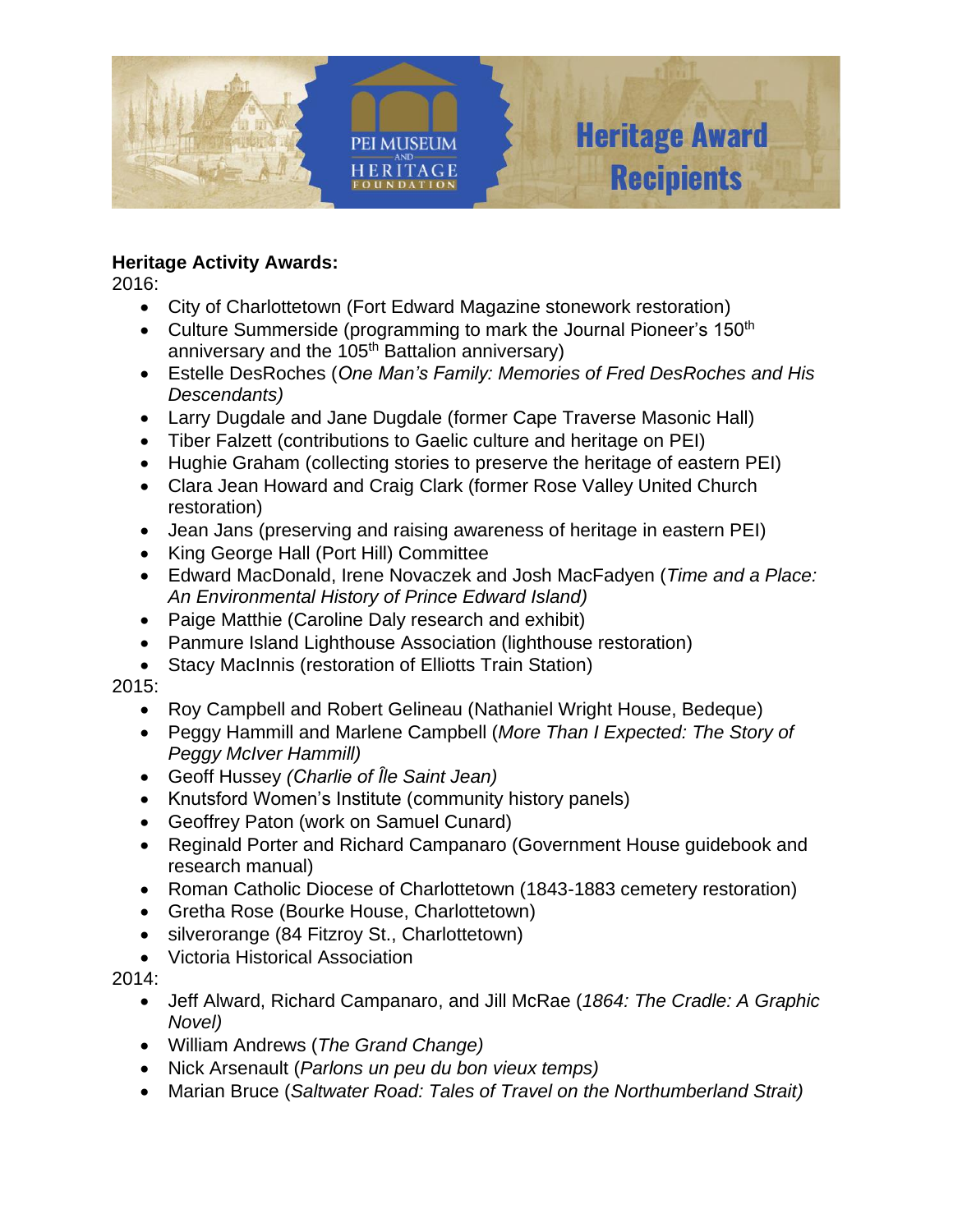

- Lennie Gallant and Karen Gallant ("Searching for Abegweit")
- Catherine Hennessey (*Prince Edward Island Pottery Company)*

2014: (continued)

- Harry Holman (Sailstrait blog)
- Deidre Kessler and Brenda Jones (*Born! A Foal, Five Kittens and Confederation)*
- Scott MacDonald (*Charlottetown Then and Now)*
- Hillard J. MacKinnon (*Richard Garrett of Fairfield, P.E.I. and His Descendants, 1835-2014)*
- Wayne Wright (*Hockeytown PEI: The Story of Hockey in O'Leary, Prince Edward Island)*
- Wyatt Heritage Properties (2014 events)

2013:

- La Belle-Alliance and Georges Arsenault (*Les Acadiens de Summerside/The Acadians of Summerside)*
- Rona Burt (family heritage kits)
- Leonard Cusack (*A Party for Progress: The P.E.I. Progressive Conservative Party, 1770-2000)*
- John Flood (*The Master's Wife: The Book and the Place: Essays on Sir Andrew Macphail's "Masterpiece")*
- Jesse Francis (N'in na L'nu: The Mi'kmaq of Prince Edward Island exhibition and catalogue)
- Ken Meister and Judy Meister (98 Summer St., Summerside)
- Mi'kmaq Confederacy of PEI (Mi'kmaq Legends theatre production)
- J. Clinton Morrison (*Booze: A Social Account of Prohibition of Prince Edward Island, 1878-1948*)
- Greg Munn and Family (restoration of George Lowe home, Murray River)
- Stephen Taweel (37 Hillsborough St., Charlottetown)
- Tryon Area Historical Society (natural heritage activities)

- Bonnie Aitken-Townshend (*The Road to Fortune)*
- Georges Arsenault (*La Roche & Grand Ruisseau: Une Histoire illustrée de Baie-Egmont et de Mont-Carmel)*
- Benevolent Irish Society (Irish Heritage lecture series)
- Howard Clark (Red Barn Museum, Chelton)
- Chris Faulkner (*The Holey Dollars and Dumps of Prince Edward Island)*
- Carter Jeffery (PEI Heritage Buildings blog)
- Sam McBride (*The Bravest Canadian: Fritz Peters, VC: The Making a Hero of Two World Wars)*
- Wayne MacKinnon (*Catherine Callbeck: The Politics of Principle)*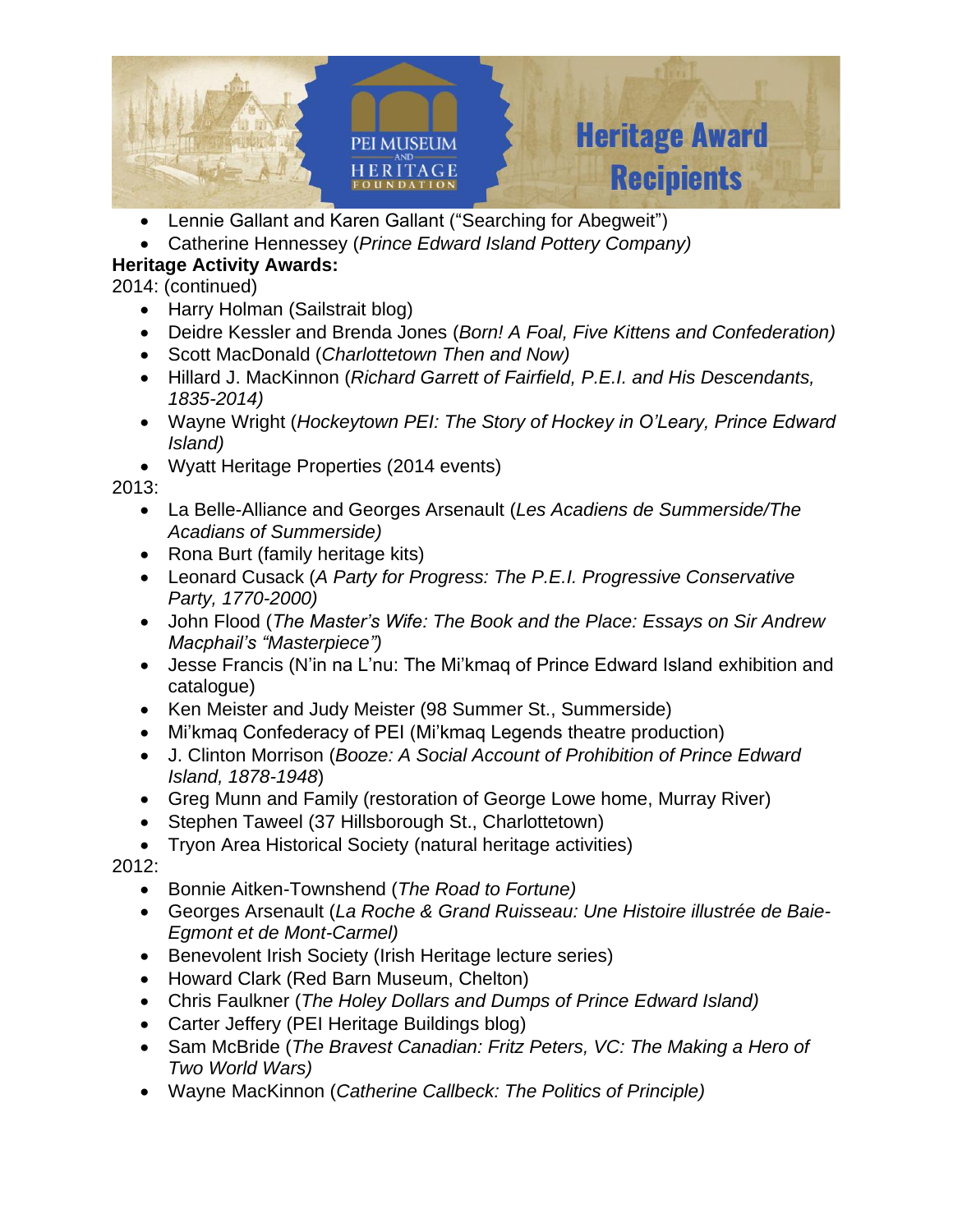

- Bea O'Brien and Jack O'Brien (Joe O'Brien Museum, Kildare)
- PEI Co-operative Council ("Building a Better World" documentary)

2012: (continued)

- David Weale (*Red: The Island Story Book)*
- Wyatt Heritage Properties and Hockey PEI (Replay: A Commentary on Home Ice exhibit)

2011:

- Actions Femmes Ȋ.-P.-É, Jacinthe Laforest, and Georges Arsenault (*Les Acadiennes de l'Ȋle-du-Prince-Édouard)*
- Aviation Society of Prince Edward Island (Summerside Aviation Park)
- Marian Bruce (*Remembering Old Dan: Farm Horses and People of Prince Edward Island)*
- Isabel Court (163 Main St., Mount Stewart)
- Mike Gaudet, Aldine Richard, Edmond Gallant, Zita Gallant, Leo Gallant, and Alyre Richard (restoring headstones at Mont Carmel Cemetery)
- Sharon Larter (179 Euston St., Charlottetown)
- Errol Laughlin (*Looking Back: Memoirs of T. Errol Laughlin)*
- Art Lockhart and Miriam Lockhart (headstone photography project)
- Peter MacDonald and Bonnie MacDonald (141 Water St., Charlottetown)
- Nathan Mair
- Preservation Group and Green Park Development Corporation (restoration of St. James Anglican Church, Port Hill)
- Shamrock Club of Fort Augustus
- Summerside Area Historical Society (*CFB Summerside: Our Base, Our History 1940-2010)*

- Georges Arsenault and Sally Ross (*Acadian Mi-Carême: Masks and Merrymaking)*
- John H. Brehaut (*Left Arm Missing. Left Leg Missing, Unfit for Service: The Life and Times of Daniel J. MacDonald)*
- Roy Campbell and Robert Gelineau (Searletown Road farmhouse)
- Lorena Gillis Cardwell (*Lorena's Notebook: A Family Memoir)*
- Clyde River Women's Institute (Clyde River Historical Homes and Buildings Calendar)
- Delores Griffin (*A Prince Edward Island Mother's Legacy of Love: Margaret McAvoy-Griffin-Mullen: Her Life & Recipes)*
- A.E. (Bud) Ings (*Vet Behind the Ears: More Tales from a Country Vet)*
- Heather Irving (*Andy's)*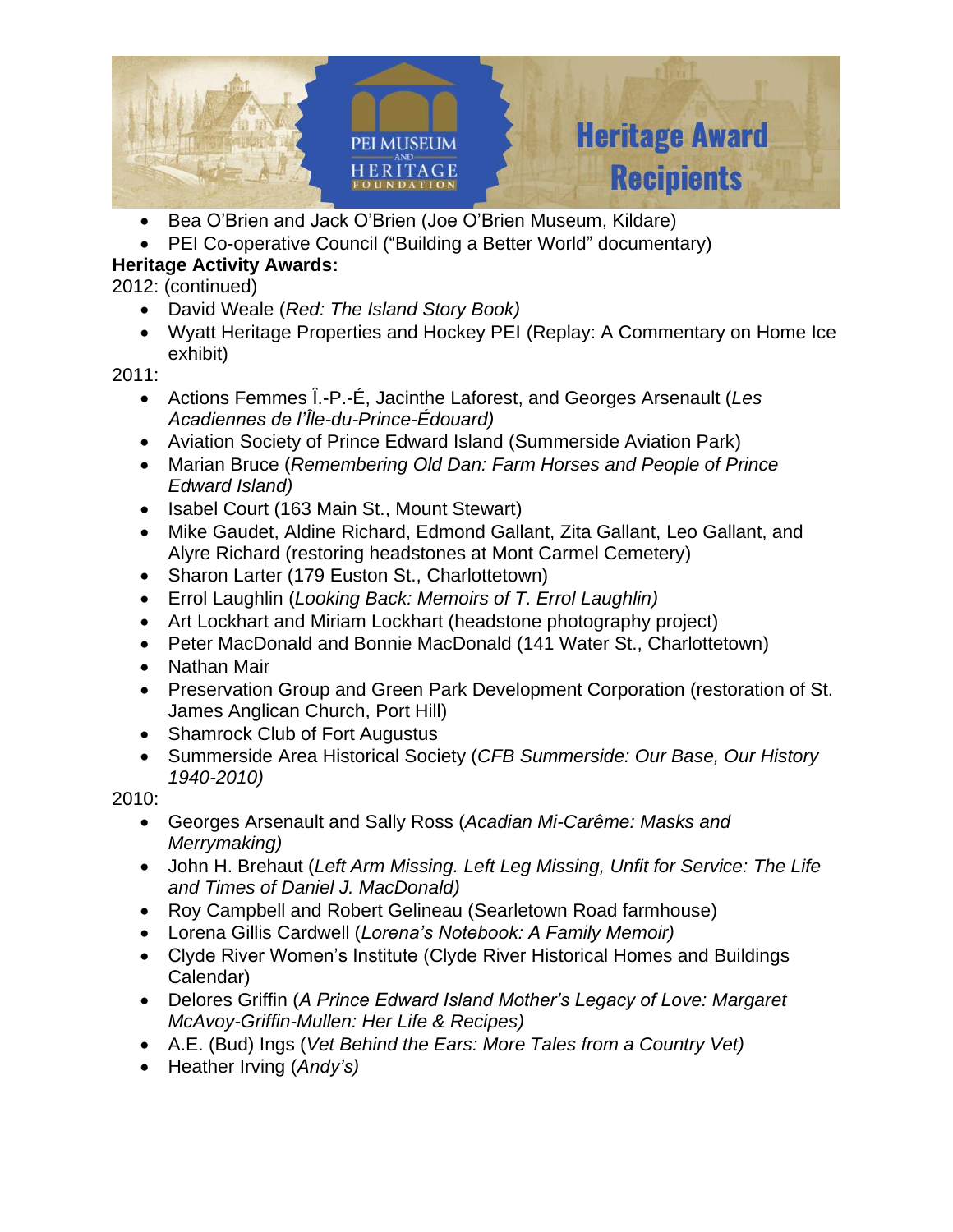

- Wayne MacKinnon (*A Record of Achievement: Holland College: The First 25 Years)*
- Isaac Stewart (heritage volunteer)

2010: (continued)

- Summerside and Area Historical Society (heritage circles)
- Summerside Lest We Forget Committee (gathering stories from veterans)
- Town of Stratford (Stratford Heroes programme)
- George Wright (*The Surveying Wrights of Prince Edward Island)*
- Wyatt Heritage Properties (open suitcase educational programme)

2009:

- Argyle Shore Women's Institute (*The History of Argyle Shore, Prince Edward Island)*
- City of Charlottetown (bronze chairs on Kings Square, Charlottetown)
- Clyde River History Committee (*The History and Stories of Clyde River)*
- Eastern PEI Antique Tractor and Equipment Club
- Dennis Gallant (farm machinery collection and activity programming)
- Peter Hicks and June Hicks (1940s barn, Appin Road)
- Carter Jeffery (cemetery tours)
- Barry MacMillan and The Murphy Group (72-74 Queen St. and 106 Dorchester St., Charlottetown)
- Boyd MacQuarrie (annual Antique Power Show in Bonshaw)
- J. Clinton Morrison (*Century of Farewells: A Biographical Dictionary of Prince Edward Island Immigrants, 1800-1900)*
- Paul Murphy and Retromedia Publishing (*Behind the Gate)*
- Anne O'Hanley (172 King St., Charlottetown)
- St. Dunstan's Board of Governors
- St. Margaret of Scotland Pioneer Cemetery Restoration Committee
- silverorange (226 Queen St., Charlottetown)
- Stanhope Historical Society (restoration of 1895 carriage)
- City of Summerside (*On the Street Where You Live: Origins & History of Summerside Street Names)*
- Trevor Webb and Rosalie Webb (barn preservation, Woodstock)

- Claude Arsenault (Lyle House, Lot 16)
- Rusty Bittermann and Margaret McCallum (*Lady Landlords of Prince Edward Island: Imperial Dreams and the Defence of Property)*
- A. Walter Clark (McCarville House, Kensington)
- Donnie Doyle (*The Journey from Farmer to Teacher)*
- Jim Dunphy (Owen Connolly Building, Charlottetown)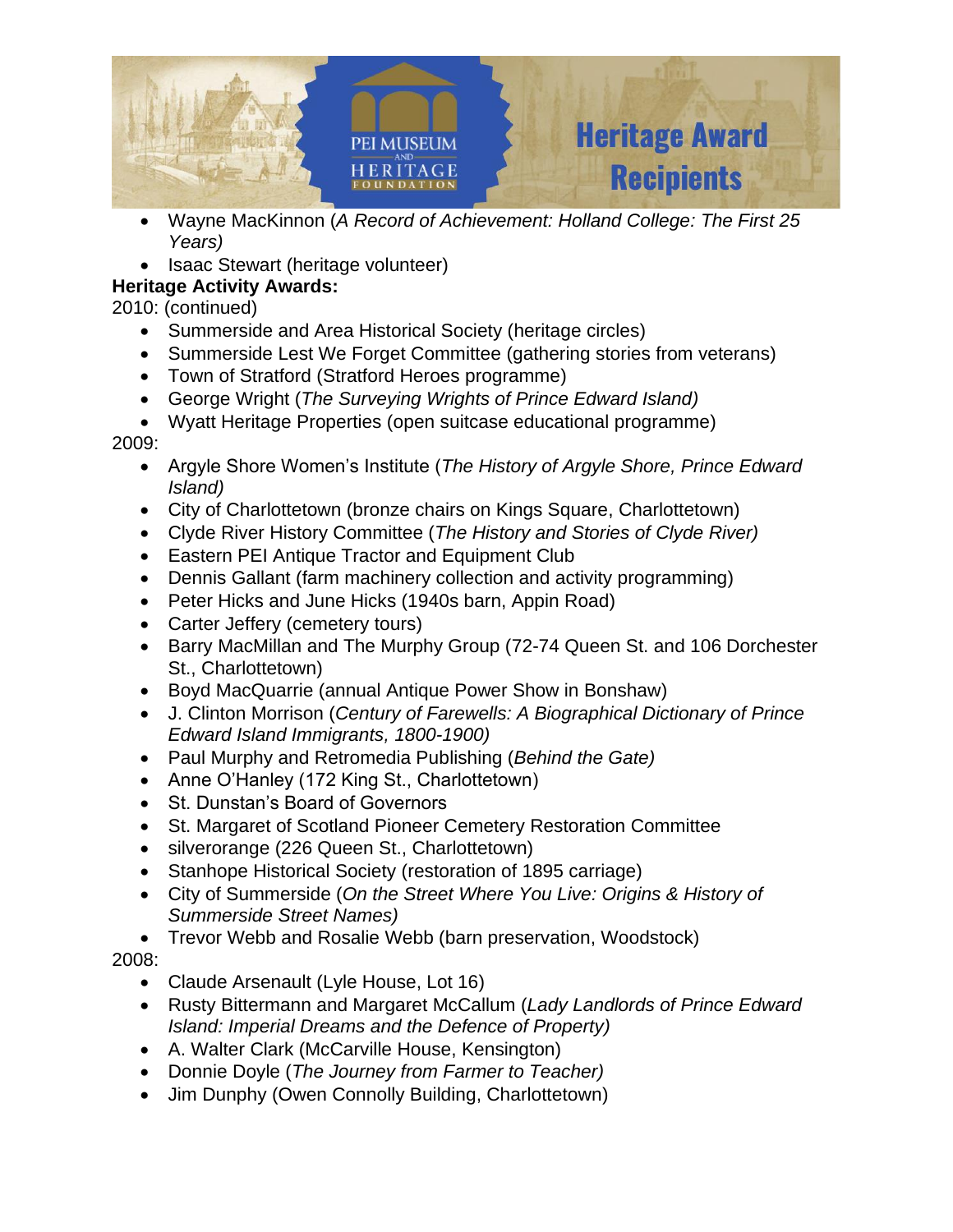

• Garden of the Gulf Museum (*Reflections: Images & Stories from Three Rivers, Montague, Brudenell, Cardigan)*

# **Heritage Activity Awards:**

2008: (continued)

- George Ghiz and Hanna Ghiz (Hutchinson House, Charlottetown)
- Ole Hammarlund and Wendell MacEachern (YMCA Building, Charlottetown)
- A.E. (Bud) Ings (*Mud, Sweat, and Tears)*
- Harold Linkletter
- Earle Lockerby (*Deportation of the Prince Edward Island Acadians)*
- Nora MacDonald
- James Macnutt (*Inside Island Heritage Homes: Two Hundred Years of Domestic Architecture on Prince Edward Island)*
- J. Clinton Morrison (*A Jolly Wake and Other Stories: Growing Up on Prince Edward Island in the Late 1800s)*
- June Morrison, Lorna MacLeod, and Ruth Taylor
- Alice Richard (*Pélagie et Henriette)*
- St. John's Anglican Church Restoration Committee, Milton
- Ian Saunders and family and Robert Tuck (*Sacred Sounds in Harris Churches* DVD)
- Gerry Steele (*Growing Up With Julie)*
- Three Oaks High School group (Italian campaign commemoration)
- Joan Vermette (Joseph Doucette House, Rustico)

## 2007:

- Georges Arsenault and Douglas Sobey (lectures and research on Samuel Holland and the Holland map)
- Institute of Island Studies (consultations on the PEI museum system)
- Joyce Phillips
- Summerside and Area Historical Society (Holman's Store Sesquicentennial events)
- Summerside and Area Historical Society (Cahill Stadium/Steele Arena event)
- Errol Thompson
- Three Oaks Drama Class (The Devils' Brigade vignettes)
- Three Oaks History students (presentation on William Esty MacKinnon, Island veteran of Vimy Ridge)

- Keepers of the Light Committee (museum at Wood Islands Lighthouse)
- Douglas Sobey
- Summerside Fire Department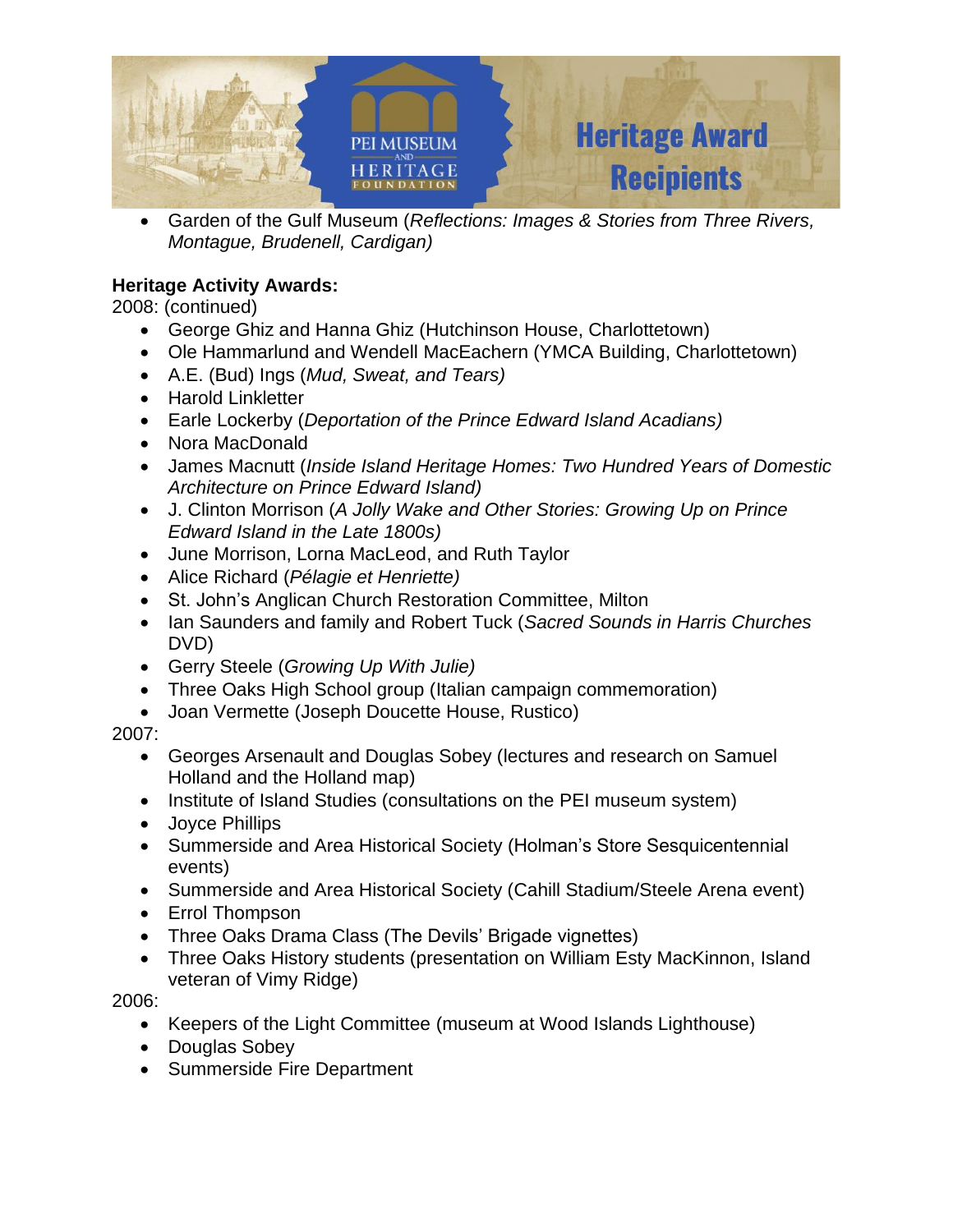

- Summerside Lobster Carnival and Summerside Historical Society (heritage windows programme)
- Three Oaks Senior High Drama Group (War Brides project)

2005:

- The Guardian (special edition celebrating the 150<sup>th</sup> anniversary of the incorporation of Charlottetown)
- Lest We Forget Committee (Summerside)
- Malpeque Historical Society ("Museum Talks")
- PEI Colonial Militia volunteers (restoration of the Prince Edward Battery, Charlottetown)
- Randy Ross (military memorabilia collection)
- Sterling Stratton (*Places of Historic Interest: Pen & Ink Images of Heritage Homes, Streetscapes and Churches in Commemoration of 150 Years of Incorporation 1885-2005 [of Charlottetown])*
- Three Rivers Roma Inc.
- William Waddell (scrapbook collection)

2004:

- Alberton Mural Committee
- Barry King (Heritage P.E.I. Explorers' Guide booklet)
- Orwell Pioneer Village Inc. (creation of Agricultural Heritage Museum)
- Parkside School (Summerside) 125<sup>th</sup> Anniversary Committee
- St. Paul's Roman Catholic Church (Summerside) 150<sup>th</sup> Anniversary Committee
- Sister Antoinette DesRoches Committee
- City of Summerside (City Hall extension)
- Wyatt Heritage Properties (Ghost Walk program)

2003:

- Gerard Gallant
- International Fox Museum and Hall of Fame, Summerside
- Dan MacDonald

- Alberton Museum/St. Anthony's Legion
- Cardigan and Area Heritage Committee
- Syd Clay
- Randy Flanagan
- Scott Linkletter
- Jack Sorensen
- West Country Historical Society, Bideford
- Frank Zakem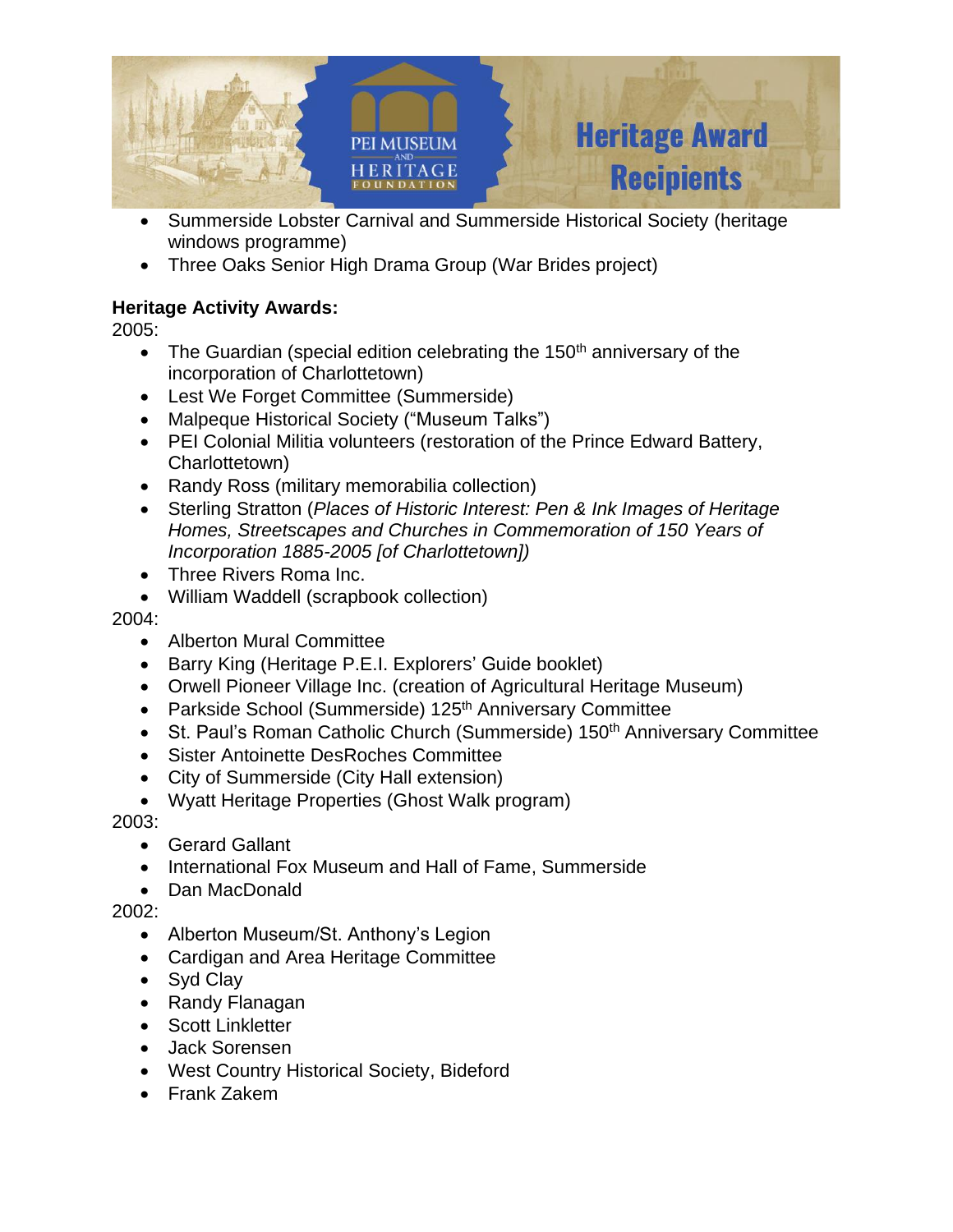

2001:

- Charlottetown Area Development Corporation and the Charlottetown Capital Commission (interpretative centre Founders' Hall)
- Howard Clark
- George Dalton
- Kerras Jeffery
- Nimbus Publishing and The Old PEI Railway Inc. (*The Old Prince Edward Island Railway: Pen and Ink Sketches)*
- Art O'Shea
- Tourism Association of Prince Edward Island and Reg "Dutch" Thompson (heritage course for tourism professionals)

2000:

- Belfast Historical Society
- Bideford Manse Museum Committee
- Lennox Island Band Council
- Millennial Gift Committee
- Old Protestant Burial Ground Committee, Charlottetown
- S.-E. Perrey Committee, Tignish
- Rodd Charlottetown Hotel
- Town of Souris

### 1999:

- Bruce Reunion Committee
- Faye Pound (Journal-Pioneer articles on Summerside history)
- Claudia Rogers (genealogical research)

1998:

- Jean Meggison
- Blanche Phillips
- Joyce Phillips
- Prince Edward Island Storytelling Festival
- Community of Tignish

- Charlottetown Rotary Club
- Peggy Coupland
- Mary Cousins
- Joan Cumming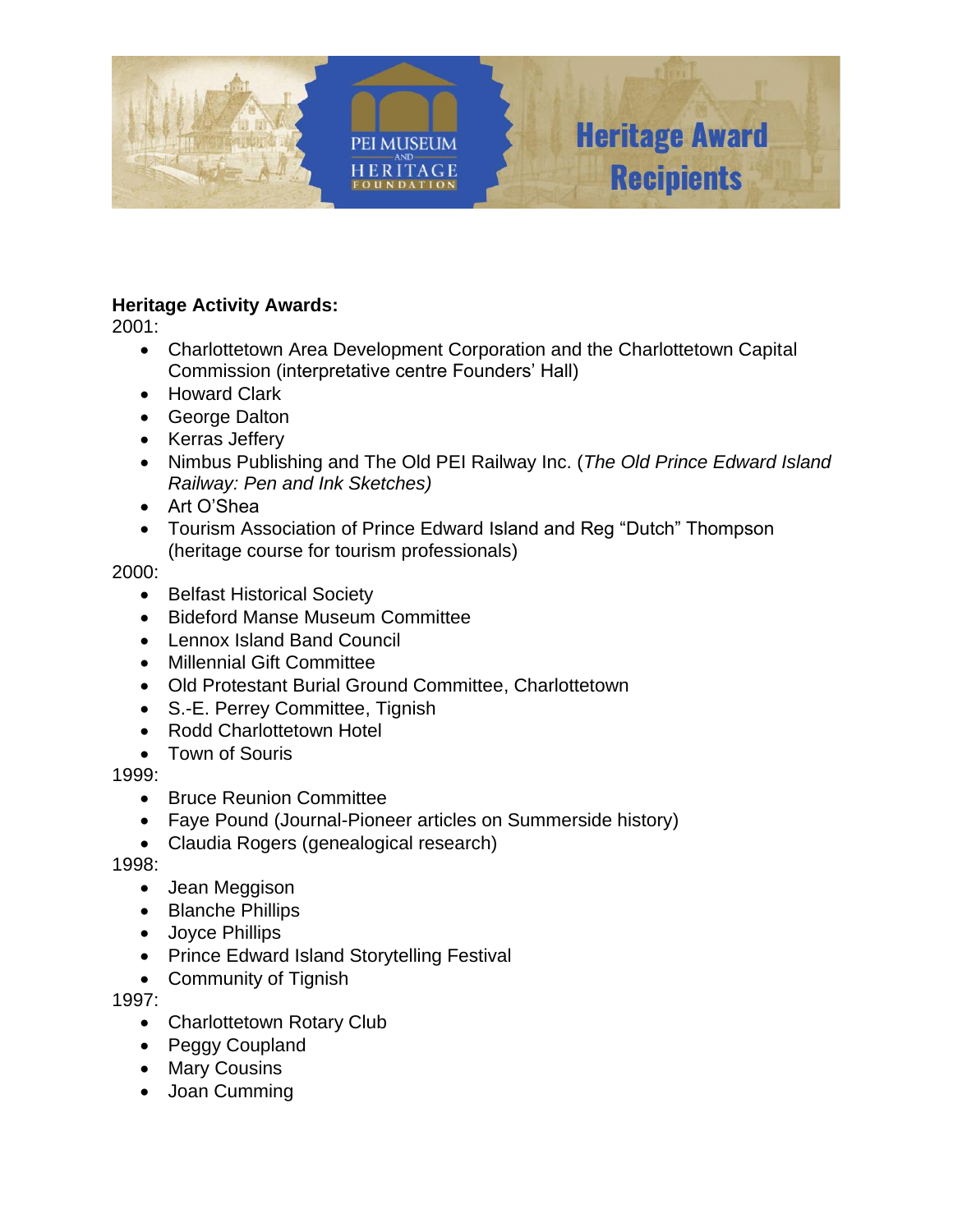

- Friends of St. Andrews
- Waldron Leard
- Lucy Maynard
- PEI Department of Tourism

1997: (continued)

- Public Archives and Records Office
- Salter Street Films
- Summerside Community Cultural Advisory Committee

### 1996:

- George T. Clarke
- Cherie McCormack and Brendon McCormack
- Carter MacKenzie
- Thomas H.B. Symons
- Reg "Dutch" Thompson

### 1995:

- Leone Bagnall
- Leonard Driscoll and Elizabeth Driscoll
- Myles Ellis and Rod MacNeil
- Hardy Reunion Committee
- Allan Rankin
- Allan Savidant (Spirit of the Light exhibition)
- Yankee Gale 1851 Monument Committee, Christ Church, Kildare Capes

## 1994:

- Byron Bowness and Shirley Bowness (maintenance of Gordon Memorial, Huntley)
- Margaret Ching (genealogy volunteer)
- Louis J. Daley (genealogy volunteer)
- Ellerslie Consolidated Elementary School (annual Heritage Day programme)
- Roy Johnstone, A Long Way from the Road
- L.M. Montgomery Institute, UPEI (L.M. Montgomery and Her Works: An International Symposium)
- Sturgeon United Church (sanctuary enhancement project)
- Summerside Kinsmen Club (support of Eptek Genealogical Resource Centre)
- Tryon River Watershed Cooperative Association (lecture series and self-guided tour pamphlet)
- David Weale (A Long Way from the Road stage production and *An Island Christmas Reader*)

1993:

• William Arsenault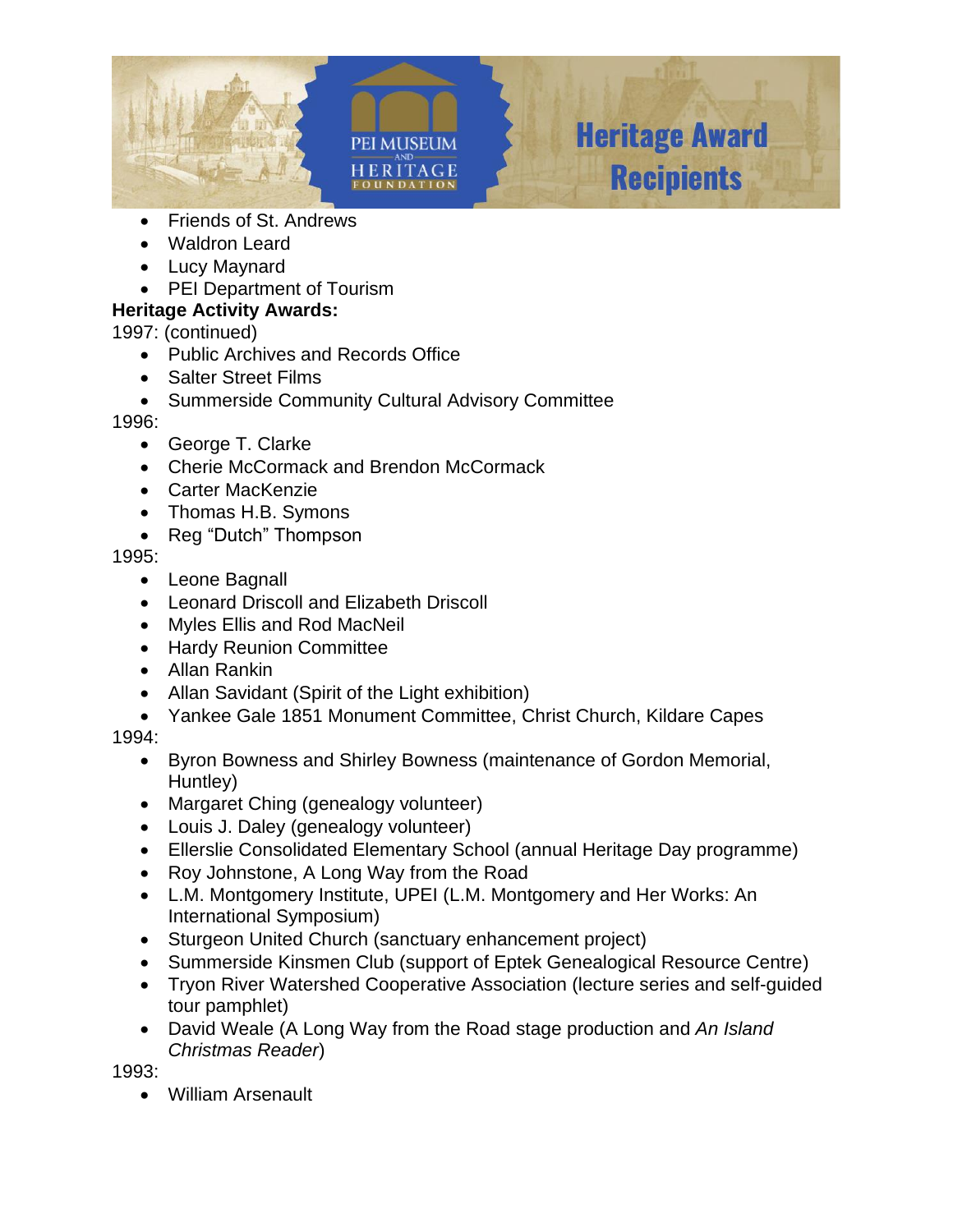



**Heritage Award** 

**Recipients** 

### George Fulford

Fulton Underhay

### **Heritage Activity Awards:**

1992:

- John Cousins
- Louis J. Daley
- Environmental Coalition of PEI
- Anne F. MacKinnon
- Sir Andrew MacPhail Foundation
- Summerside and Area Tourist Association

1991:

- Sandra Cullen
- Wendell Ellis, Island Cablevision
- Russel Ewing
- Joseph Gaudet
- Allan MacKendrick
- Prince Edward Island Regiment
- Bruce Smith

1990:

- Elizabeth Cran
- Dan McAskill
- David Moses ("The Kelley Murder" drama)

1989:

- Benevolent Irish Society, Charlottetown
- Garden of the Gulf Museum, Montague
- William MacMicken and Sheila MacMicken

1988:

- Richard Enman
- Island Nature Trust
- Wilbur MacDonald
- Harold Martin

- Bertha Dawson
- Frank Jelks
- James Johnson
- Tanton McNeil and Elmer Phillips (researching war graves in Europe of Island soldiers)
- Esther Pletch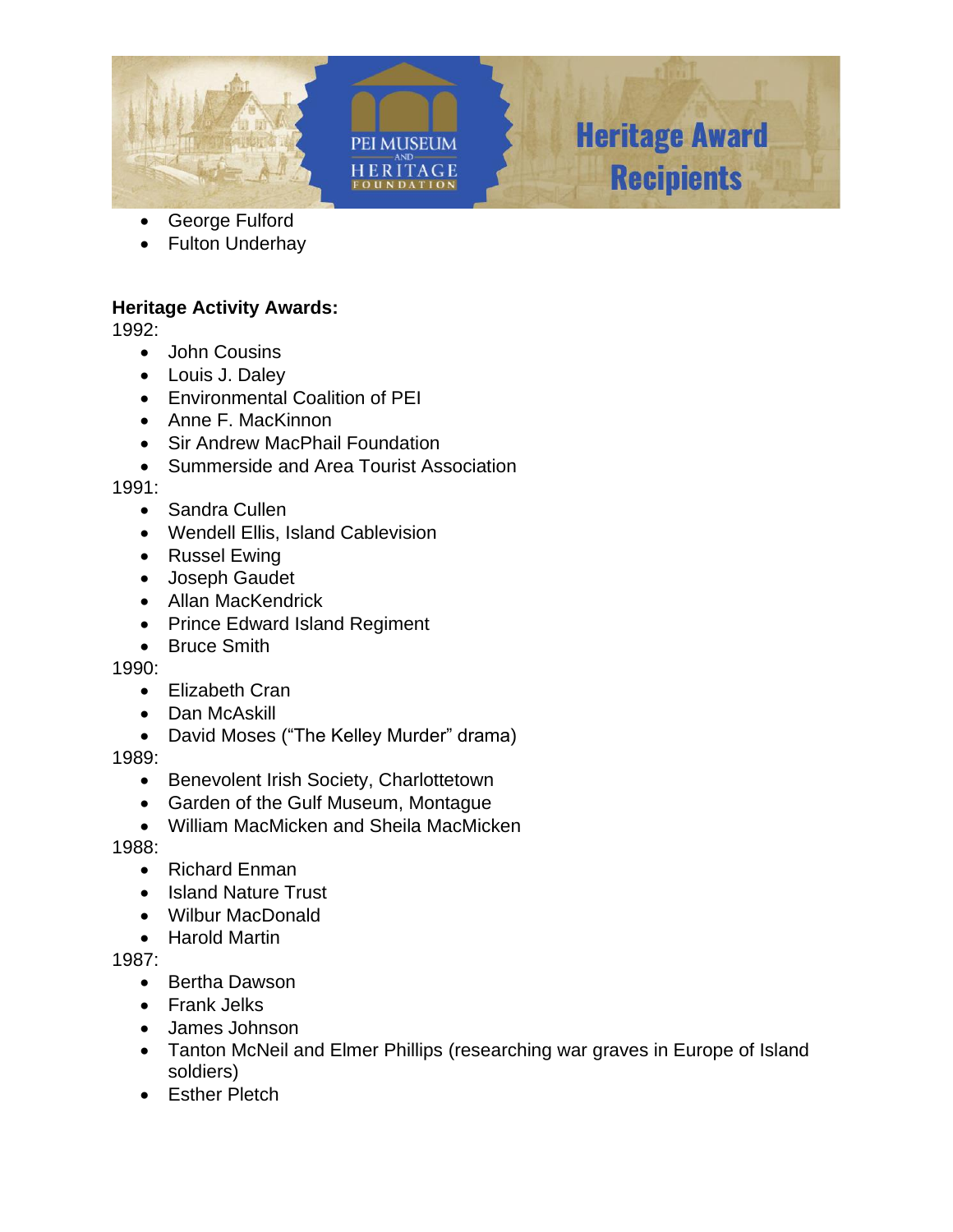

• Ernest Taylor

### **Heritage Activity Awards:**

1986:

- Margaret Ching
- Mildred DeNooy
- Garden of the Gulf Museum
- J.L. (Len) Knox
- Hazel Powel Matkovcik
- Musée Acadien
- PEI Conservation Strategy

#### 1985:

- Bedeque Harbour Loyalist Committee 1984-1985
- Eastern Kings Community Improvement Committee
- Catherine Fraser
- Friends from the Past for the Future
- Island Community Centre
- North Tryon Presbyterian Church
- Sister Marguerite Richard

### 1984:

- Joseph Aubin Doiron and Bernice Doiron
- Geoffrey Hogan
- Joseph Myers
- PEI Antique Car Club Inc.
- Megan Skinner
- Arnold Smith
- West Point students from O'Leary Consolidated Elementary School

1983:

- Doris Llewellyn
- Margaret Mallett
- John Maloney
- St. Paul's Church

• Parish Council, St. Simon and St. Jude Roman Catholic Church, Tignish 1982:

- Art Gallant
- J. Henri Gallant
- Elaine Harrison
- Island Folk Festival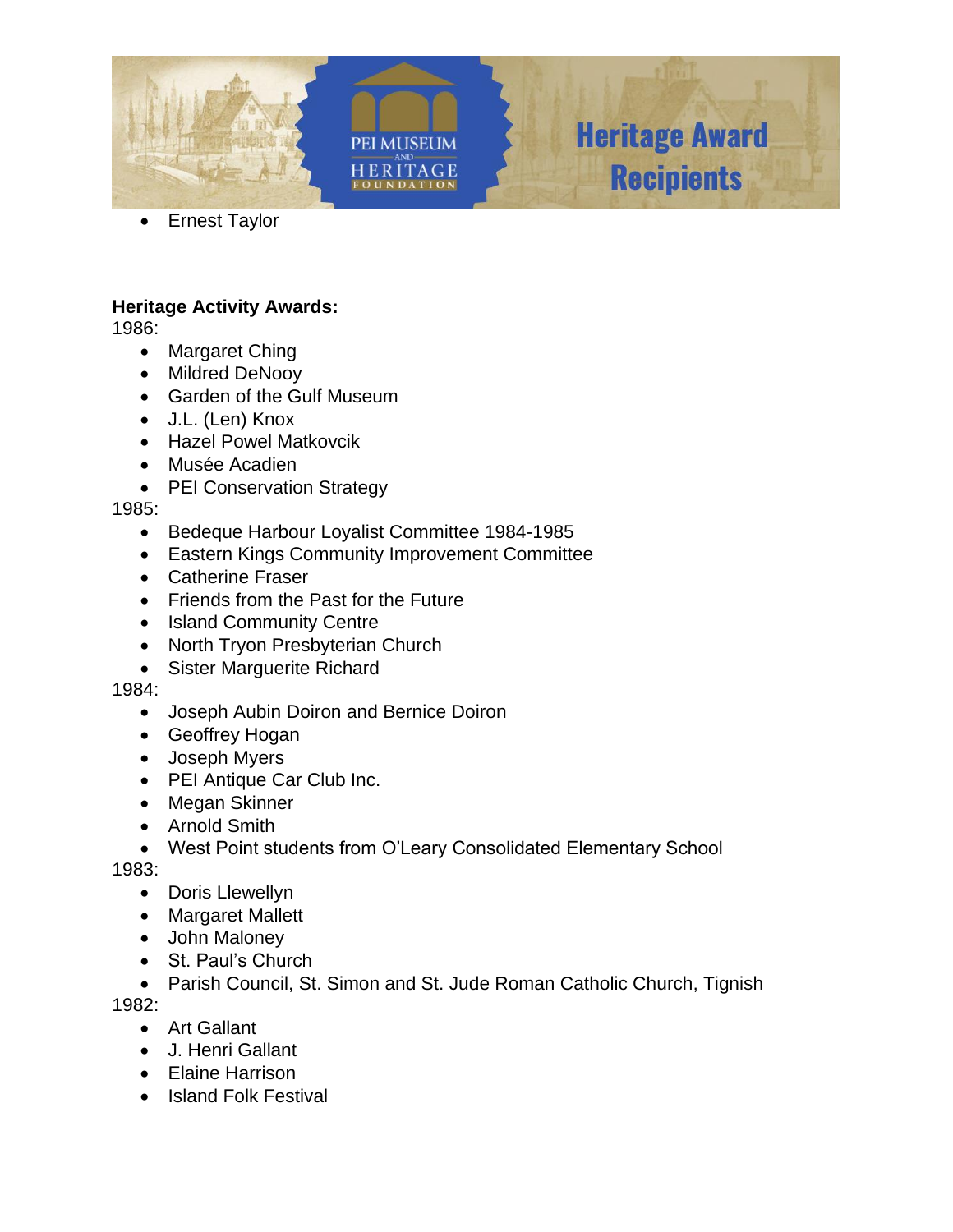

- St. Joachim's Roman Catholic Parish, Vernon River
- Claire Stedman, Dept. of Vital Statistics

1981:

- Arsenault Family Reunion
- Anne Ayres, Registrar of Estates and Divisions, PEI Supreme Court
- City of Charlottetown (Heritage By-Law)
- Holman's of PEI (history-oriented advertisements)
- Inez Butler Howard
- William E. Johnston
- Rose Family Reunion
- Town of Souris (monument)
- Ruth MacLeod VanIderstine (Orwell Corner establishment)
- Elinor Vass

### 1980:

- Alban Gallant, Senator Yeo house
- Lowell Huestis (Argus and radio station)
- Eric Moreside and Winter Racing Committee
- Town of Souris (70th anniversary and *Souris, P.E.I.,1910-1980: A Profile of the Town)*
- Residents of Summerset Manor, Summerside
- People of Tignish (restoration of town clock)
- Jack Turner (photos in O'Leary Museum)

- Alice Green (history of Alberton area, including the United Church)
- Warren Leard (milling history of Coleman)
- Earle MacDonald (shipbuilding resource)
- Muriel MacKay (new Government House Committee)
- Cambridge Owen (Island artifacts resource)
- Victor Purdie (storytelling)
- Ethel Strong (storytelling)
- Trevor Waye (storyteller/collector/gardener, Orwell Corner)
- Grace Yeo (genealogy)
- 1978:
	- CBC TV (Heritage series)
	- Andrew MacEwen (genealogy resource)
	- Allan MacKendrick (Green Park commitment)
	- Walter O'Brien, ("Bristol Notes" -- Guardian newspaper column)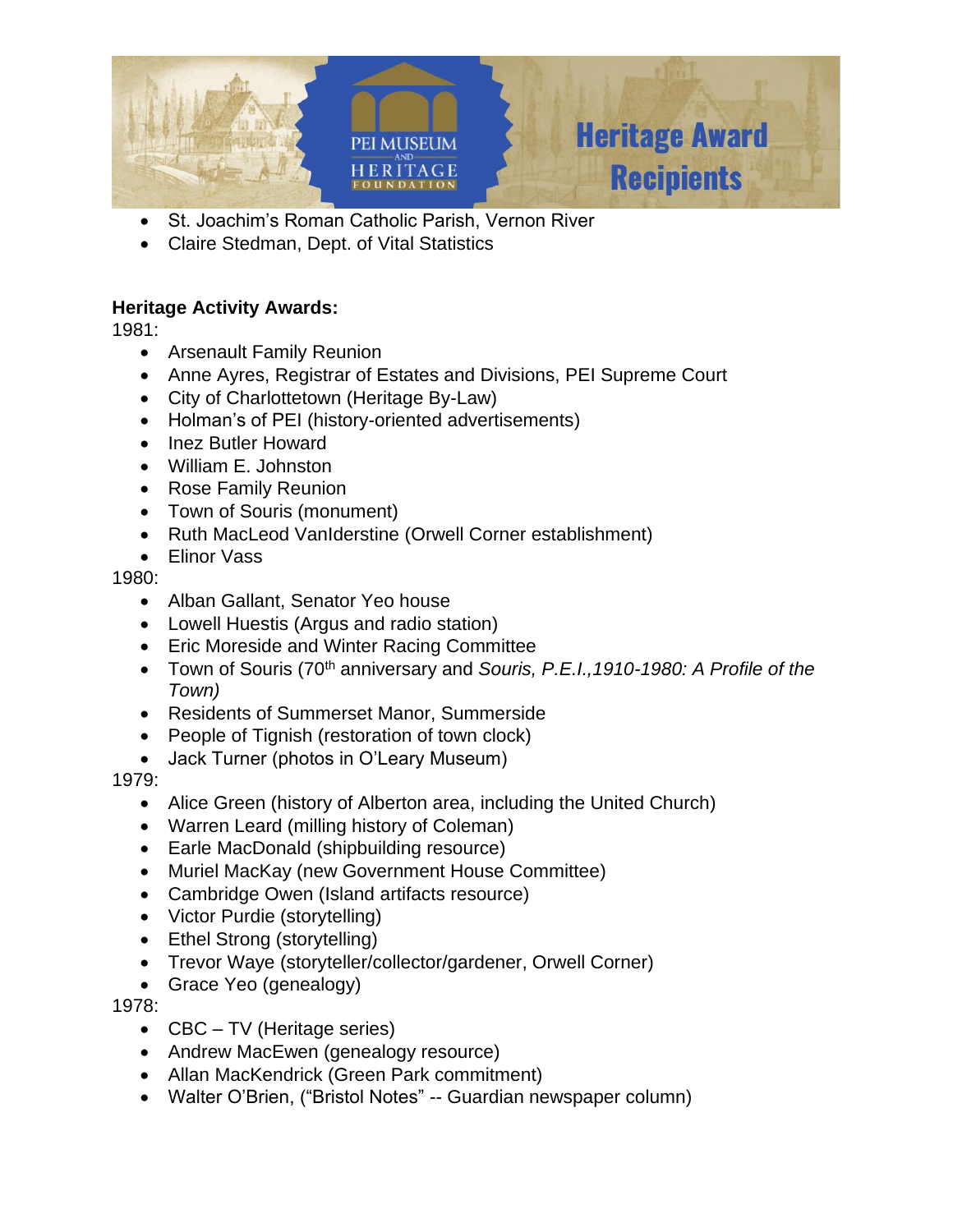

• Jonnie Turner ("Island Brew" --CBC Radio programme)

### **Heritage Activity Awards:**

1977:

- The Eastern Graphic
- Alfred Morrison, artist
- Preston Robertson (collection of Island memorabilia)
- Edith Robinson and Wayne Barrett (photography of Prince Edward Island)
- Southern Kings Consolidated Church (Heritage Day activities)
- Donald F. Stewart (genealogy)

1976:

- Alice Isabella Cairns (genealogy)
- Marc Gallant (preservation in Rustico)
- Harry Gaudet, NIP/RRAP Coordinator
- Hall Players (The Chappell Diary theatre production)

1970:

- Ray Leard (Souris photos)
- Athol MacKinnon (ship models, Green Park)
- Mickey Place (radio programme)
- Wallace Platt (walked railroad tracks from Tignish to Elmira)

## **Architectural Preservation**

2007:

- Tim Ashford and Helen Ashford (Scales House, Freetown)
- Robert Carnie and Martha Carnie (Silas Sewell Robertson House, Kingsboro)
- Holy Trinity Church Committee (Holy Trinity Anglican Church, Alma)
- Marshfield Pioneer Cemetery
- Maurice Roy (Rusticoville house)
- St. Elizabeth Church Committee (St. Elizabeth Anglican Church, Springfield)
- City of Summerside and Wyatt Heritage Properties (Bishop's Foundry)

- Albin Arsenault (St. John the Baptist Roman Catholic Church, Miscouche)
- Ben Bernard (Bernard House, Hunter River)
- Robert Boyer (McLennan-Hunt House, Summerside)
- Paul Coles (209 Water St., Charlottetown)
- Jack Desroches and Dawn Desroches (217 Notre Dame St., Summerside)
- Christina Fields (476 Queen St., Charlottetown)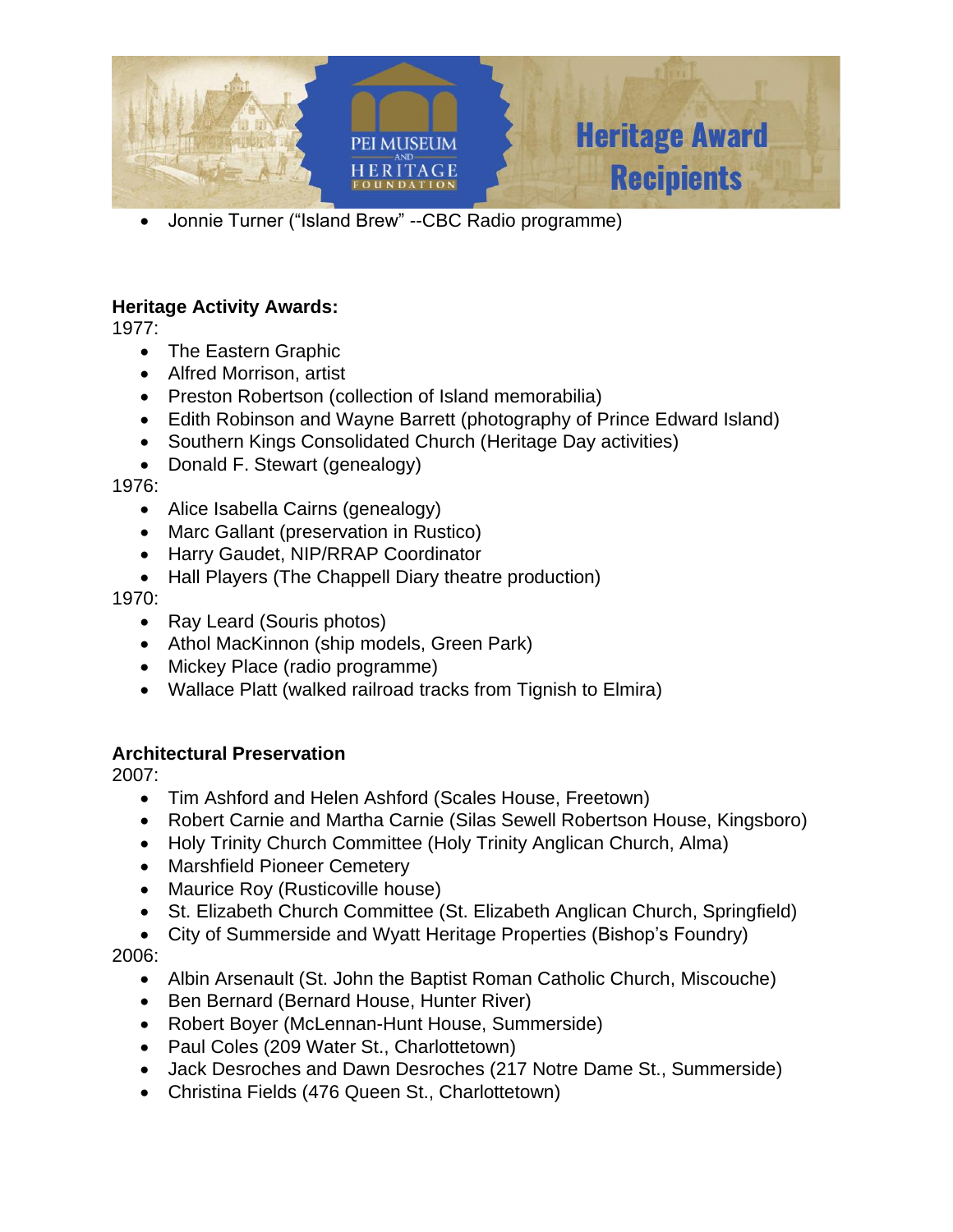

- Todd MacLean and David Jones (15 Pownal St., Charlottetown)
- Vernon MacLeod (Uigg Baptist Church)
- Debra Parkman and Dwight Parkman (Bright River Mill)
- Tom Pettee (summer home at Seacow Head)

2005:

- Don Cobb and Roy Haapala (Coffin House, Point Desroches)
- Greg Corbett and Louise Corbett (Craigmore, Middleton)
- John Douglas (55-57 Dorchester St., Charlottetown)
- Norray Properties (Dundas Esplanade, Water St., Charlottetown)

2004: not awarded

2003:

- John Brothers and Jocelyn Brothers (341 Shore Road, Cardigan)
- Edgar Dewar and Brenda Dewar (135 Dewars Road, Roseneath)
- Ronan MacDonald and Mary MacDonald (Cardigan Hotel, Cardigan)
- Pat MacKay and Gordon MacKay (Windermere, Charlottetown)
- Friends of the Farmers' Bank of Rustico (Doucet House)
- Gordon Stright (227 Richmond St., Charlottetown)

2002:

- Alberton Elmsdale Pastoral Charge (Cascumpec United Church)
- Kelly Bowes and Wayne MacKinnon (186 Belmont St., Summerside)
- Grant Brooks and Shirley Brooks (Union Corner Schoolhouse)
- Donald Burns and Lorna Burns (337 Blue Shank Road, Summerside)
- Jacqueline Coyle and Terrance Coyle (John A. Macdonald House, Cardigan)
- David Dixon and Anne Dixon (Richards House, Bideford)
- Helen Doucette and Reg Doucette (Fitzroy Hall, Charlottetown)
- Garden of the Gulf Museum (Custom House and Post Office, Montague)
- Nora MacDonald and Joe MacDonald (64 Pleasant St., Cardigan)
- Murphy Enterprises (Gahan House, Charlottetown)
- P.E.I. Military Sites Museum, Charlottetown
- Maurice Roy (42 Hillsborough St., Charlottetown)

- City of Charlottetown (War Memorial)
- Charlottetown Driving Park (Judges' Stand)
- Farmers' Bank of Rustico
- Peter McQuillan and Beverly McQuillan (Road House, Vernon River)
- Kay Newson-Rogers and Russell Rogers (Holman Homestead, Summerside)
- Parish of St. Simon & St. Jude Roman Catholic Church, Tignish
- Arnold Smith (Sharpe House, Pleasant Valley)
- Town of Souris (Matthew & MacLean Building)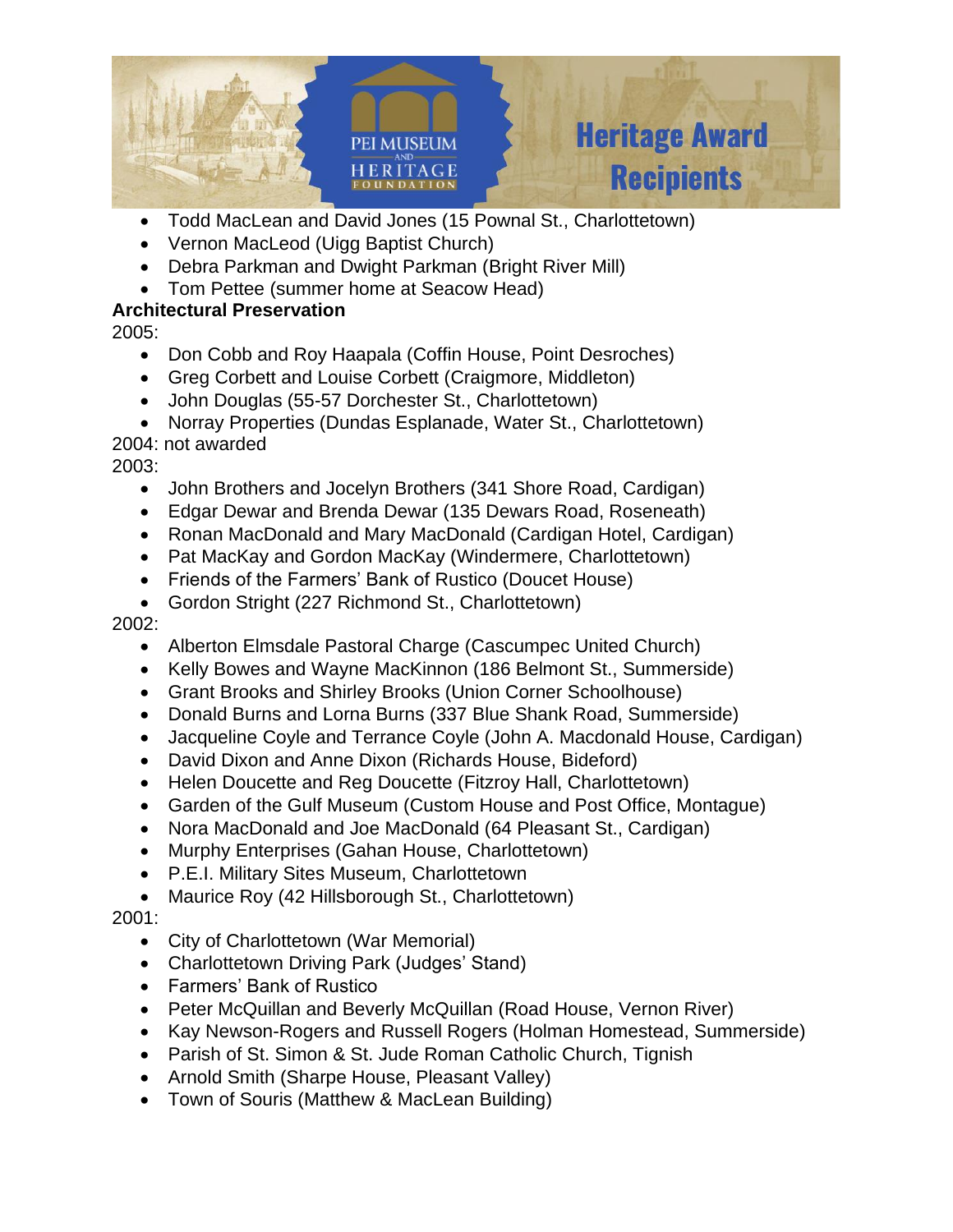

- City of Summerside and Wyatt Heritage Properties (85 Spring St., Summerside)
- Merrill Weale and Martha Weale (*Summerhaven* -- Cape Traverse, *Fairfield* -- Augustine Cove, and *Wyndham* --Tryon, houses)

2000:

- Canadian Mental Health Association
- Fairholm Inn and Carriage House, Charlottetown
- Fortune 50 Design, Charlottetown
- City of Summerside (Wyatt Heritage Properties)

• Michael Trainor and Gertrude Trainor (Trainor House, Shamrock) 1999:

- Jim Morse and Jeannie Morse, 98 Summer St., Summerside
- 1998:
	- Alberton Museum (former Alberton Courthouse)
	- Wanda J. MacPhail (Livingstone Farm, Clyde River)
	- Kevin Waugh and Beverley Waugh (76 Central St., Summerside)
	- Eleanor Wheeler and Elaine Harrison (Melrose Farm, Fernwood)

1997:

- Brent Carlyle and Jean Carlyle
- Doug Deacon
- Great George Properties, Charlottetown
- Anna MacDonald
- Alan Ross and Cori Ross

1996:

- Charlottetown Area Development Corporation (Charlottetown Railway Station, Weymouth St. and Machine Shop, Water St.)
- Jordan Hill and Judy Hill (Shipwright Inn, 51 Fitzroy St., Charlottetown)
- Strathgartney Foundation (barn at Strathgartney Homestead)
- Tryon United Baptist Church (addition)

1995:

- Mary Cameron (Goff House, Woodville Mills)
- Cow's Prince Edward Island (150 Queen St., Charlottetown)
- Kimball Darte and Ann Barbour (41-43 Water St., Charlottetown)
- Gary Inman and Debbie Inman (Keefe House, Dock)
- Faye Pound and Michael Gaudet (141 Summer St., Summerside)
- Joseph Tobin (mill at Ives Pond, North Tryon)
- Brian Willis and Laurie Murphy ("Birchwood", Redcliffe Downs)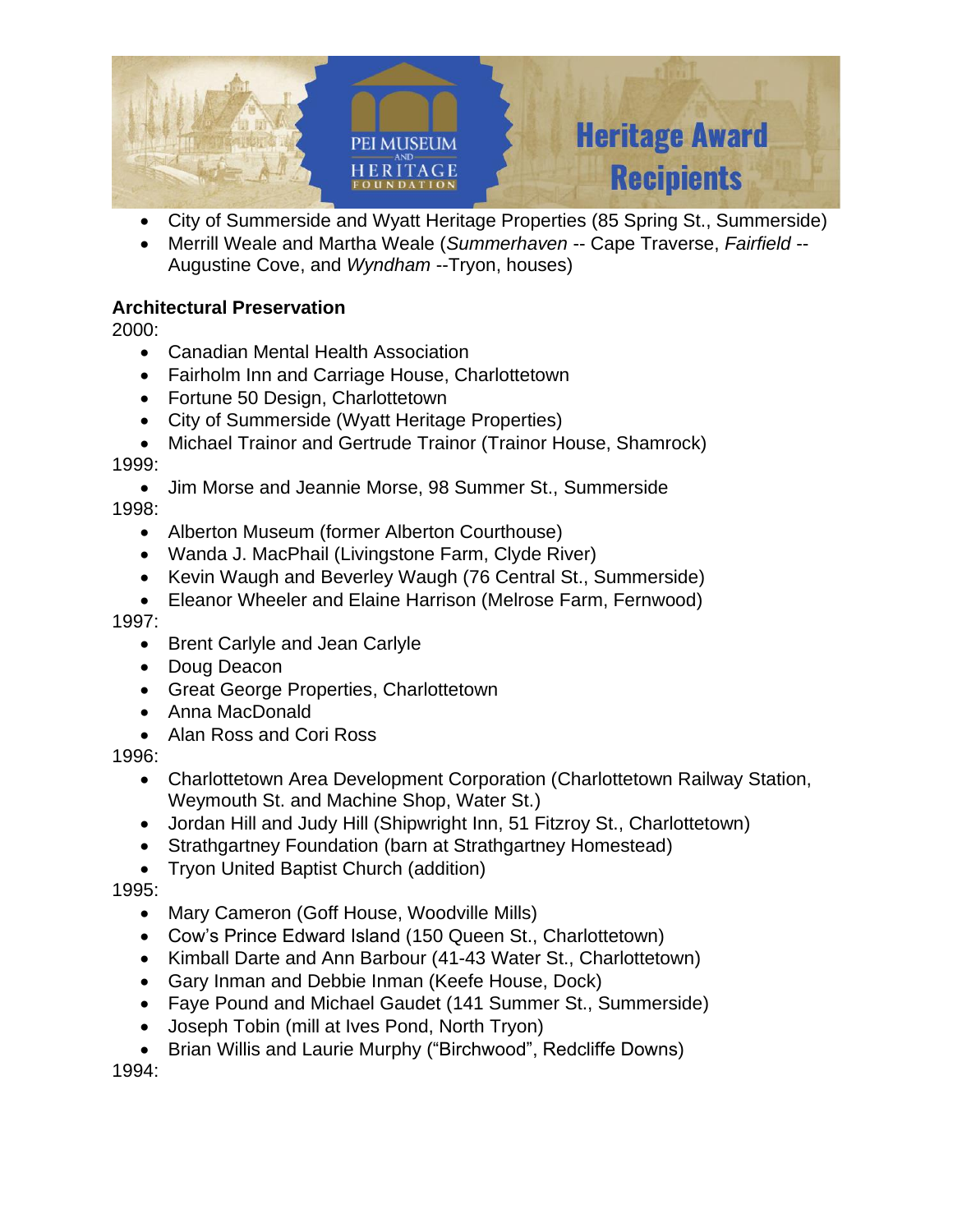

- Michael Cassidy, Cassidy Associates (123 and 126-130 Dorchester St., Charlottetown)
- Gordon DeWolfe and Elizabeth DeWolfe (37 Palmers Lane, Charlottetown)
- Jeffery Smith and Susan Smith (23 Euston St., Charlottetown)

1993:

- Facade of Red Cross Building, Prince St., Charlottetown
- St. Mark's Anglican Church, Kensington
- Facade of Gerald Steele House, 26-28 Great George St., Charlottetown
- Tignish Convent

1992:

- Wendell Barbour (52 University Ave., Charlottetown)
- David Bergmark and Anne Nicholson (Lower Montague residence)
- Frank Creighton and Brenda Creighton (37 Main St. South, Montague)
- Rotary Club of Summerside (former CN Rail Station, Summerside)
- Williams, Murphy & MacLeod (1971) Ltd. (37 Kensington Road, Charlottetown)

1991:

- Wendell Barbour (40 Queen St., Charlottetown)
- Wendell Barbour (157 Pownal St., Charlottetown)
- Beaton Fitzpatrick (91 Water St., Charlottetown)
- Kimball Darte (61 Rochford St., Charlottetown)
- Leona Driscoll (159 Dorchester St., Charlottetown)
- Great George Street Properties (62 Great George St., Charlottetown)
- Parish of Holy Trinity Anglican Church, Georgetown
- Roy Shoalts (Cole House, Springbrook)

- Robert Adams and Norma Adams (former United Church Manse, York)
- Fred N. Brown (facade of 92-94-96 Queen St., Charlottetown)
- Brian Burgess and Bernice Burgess (cottage in east Keppoch)
- Donald Gills (barn in Miscouche)
- David McCabe (10 Prince St., Charlottetown)
- Scott MacKenzie and Joy MacKenzie (269 Queen St., Charlottetown)
- James Miller (110 Queen St., Charlottetown)
- Anne Nicholson and Karen Lipps (84 Fitzroy St., Charlottetown)
- Royal Bank of Canada, corner of Queen and Sydney Streets, Charlottetown
- Don Sinclair (72-74 Queen St., Charlottetown)
- Peter Steele and Linda Steele (12 West St., Charlottetown)
- Paul, Peter, Solomon, and Abdullah Taweel (233 Queen St., Charlottetown)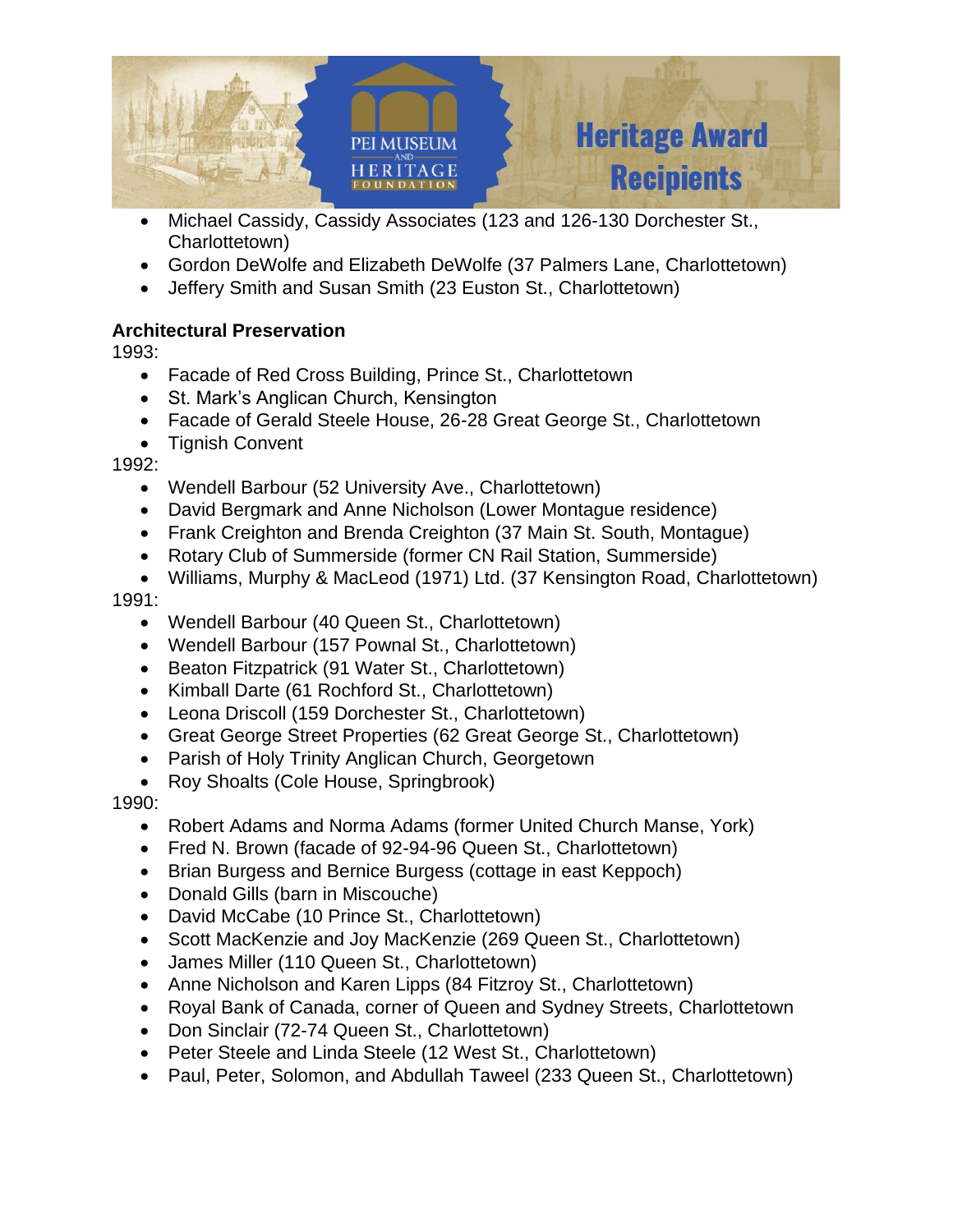

• Ralph Thompson and Karen Thompson (residence and outbuildings, Wilmot Valley)

1989:

- Emma Cappelluzzo and Linda Anderson (Matthew House Inn, Souris)
- Jordan Hill and Judy Hill (50 Mount Edward Road, Charlottetown)
- Keir Kenny and Paula Kenny (1 Grafton St., Charlottetown)

# **Architectural Preservation**

1989: (continued)

- Daniel McInnis
- Charlie McLellan and Janet McLellan
- Preston MacLeod and Anne MacLeod
- Bonnie Marting
- Donald Stewart and Kim Devine (21 York Lane, Charlottetown)
- T. Daniel Tweel

## 1988:

- Canada Trust (Rogers Hardware Building, Charlottetown)
- Carl Hansen (51-57 Water St., Charlottetown)
- Charles Keupre and Elindre Keupre (32 Pownal St., Charlottetown)
- Peter Steele (150 Richmond St., Charlottetown)
- Daniel Tweel (137 Kent St., Charlottetown)
- UPEI (Main Building, Charlottetown)

## 1987:

- Charlottetown City Hall
- Crossroads Christian Church
- Wayne Ellis (224 Euston St., Charlottetown)
- Heather Emmanuel and Lori Kay (38 University Ave., Summerside)
- James G. Hogson (86 Fitzroy St., Charlottetown)
- St. Mary's Roman Catholic Church, Indian River
- Lorine MacLeod (241 Pownal St., Charlottetown)
- William L. Meggison and Jean Meggison, Knutsford
- St. James Presbyterian Church, Charlottetown
- St. Luke's Anglican Church, O'Leary

## 1986:

- Clive Cudmore and Erma Cudmore (10-12 Haviland St., Charlottetown)
- Kimball Darte and Ann Barbour (34 and 45 Spring Park Road, Charlottetown)
- Pleasant Valley Memorial Church
- Dean Shaw (238 Pownal St., Charlottetown)

- Geddie Memorial Church, Springbrook
- Hensley Green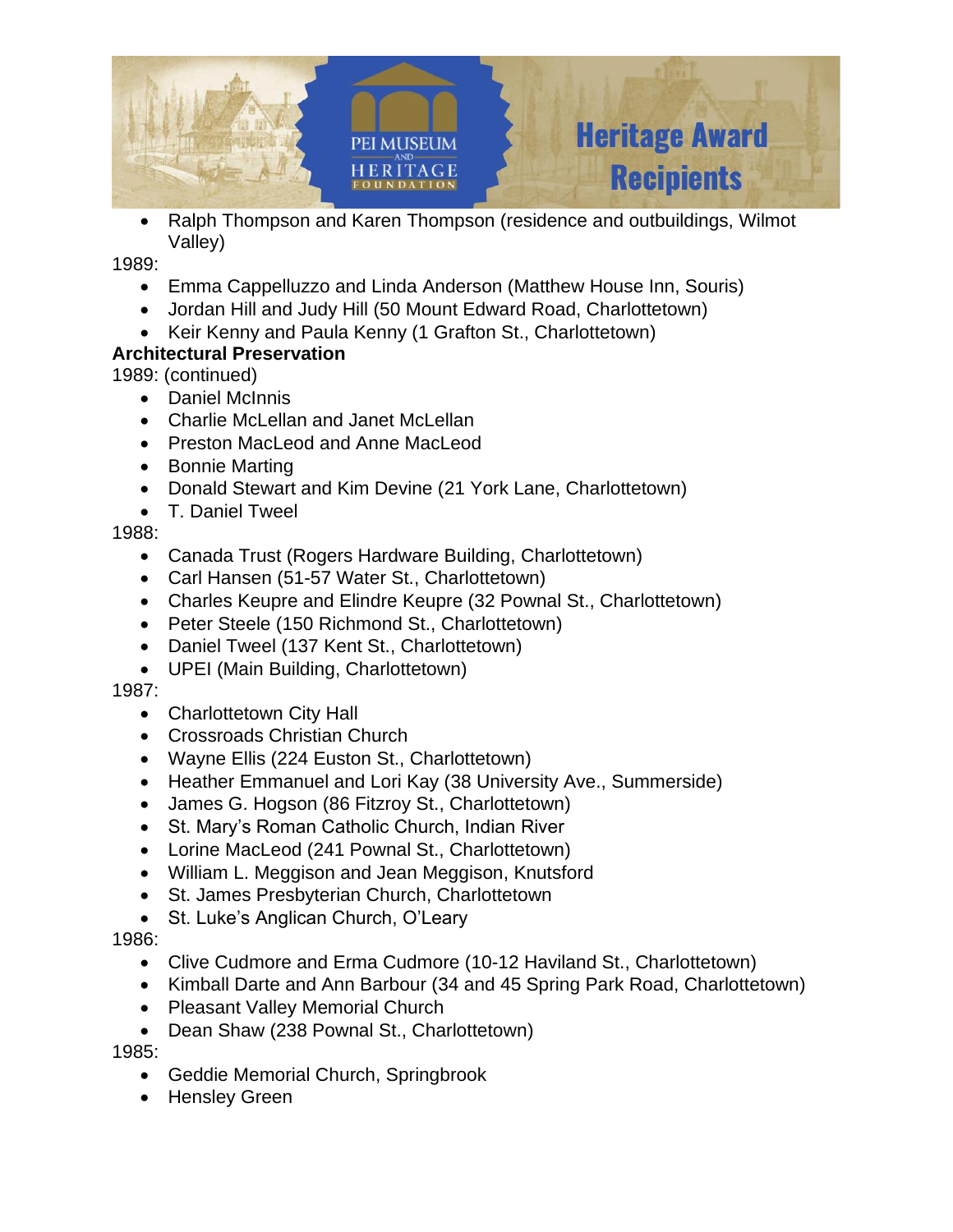

- Irwin Jenkins and Emmy Lou Jenkins
- Gordon MacKay and Barbara MacKay
- Stephen Olsen
- Ronald Peake
- Barrie Willis and Paula Willis
- Patrick Wooton

1985: (continued)

• Zion Presbyterian Church, Charlottetown

## 1984:

- Bevan Brothers (Duffy's Store, Charlottetown)
- Big Cape History Society, Naufrage
- Grace Blackett and Edgar Blackett, Cardigan
- Central Farmers' Co-op, Queen St., Charlottetown
- Christ Church, Kildare Capes
- Barbara Gallant and Douglas Gallant (160 Weymouth St., Charlottetown)
- Little Pond School Group, Monticello
- Ken Luard and Dean Shaw (96 Richmond St., Charlottetown)
- James Macnutt (134 Richmond St., Charlottetown)
- Northumberland Historical Society
- O'Leary Library and Museum Association
- Parks Canada (Province House, Charlottetown)
- Rampro Enterprises
- Julie Simmons
- Victoria Playhouse
- Wiltshire Community Hall

### 1983:

- Alberton Historical Preservation Foundation (Old Court House Museum)
- Charlottetown Driving Park (Judges' Stand)
- Vince Doiron and Ann Doiron, Canoe Cove
- Town of Georgetown (Holy Trinity Anglican Church and St. David's United Church)
- Judy MacDonald and Gary MacDonald, South Rustico
- Town of Montague (Railway Station)
- Ron Orton (Bonded Warehouse, Water St., Charlottetown)
- Princetown United Church, Spire House, Malpeque
- Douglas Sobey (Bedeque house)

- Orin Carver (162 Dorchester St., Charlottetown)
- J. Erskine Clark and Fay Clark (Alberton fox house)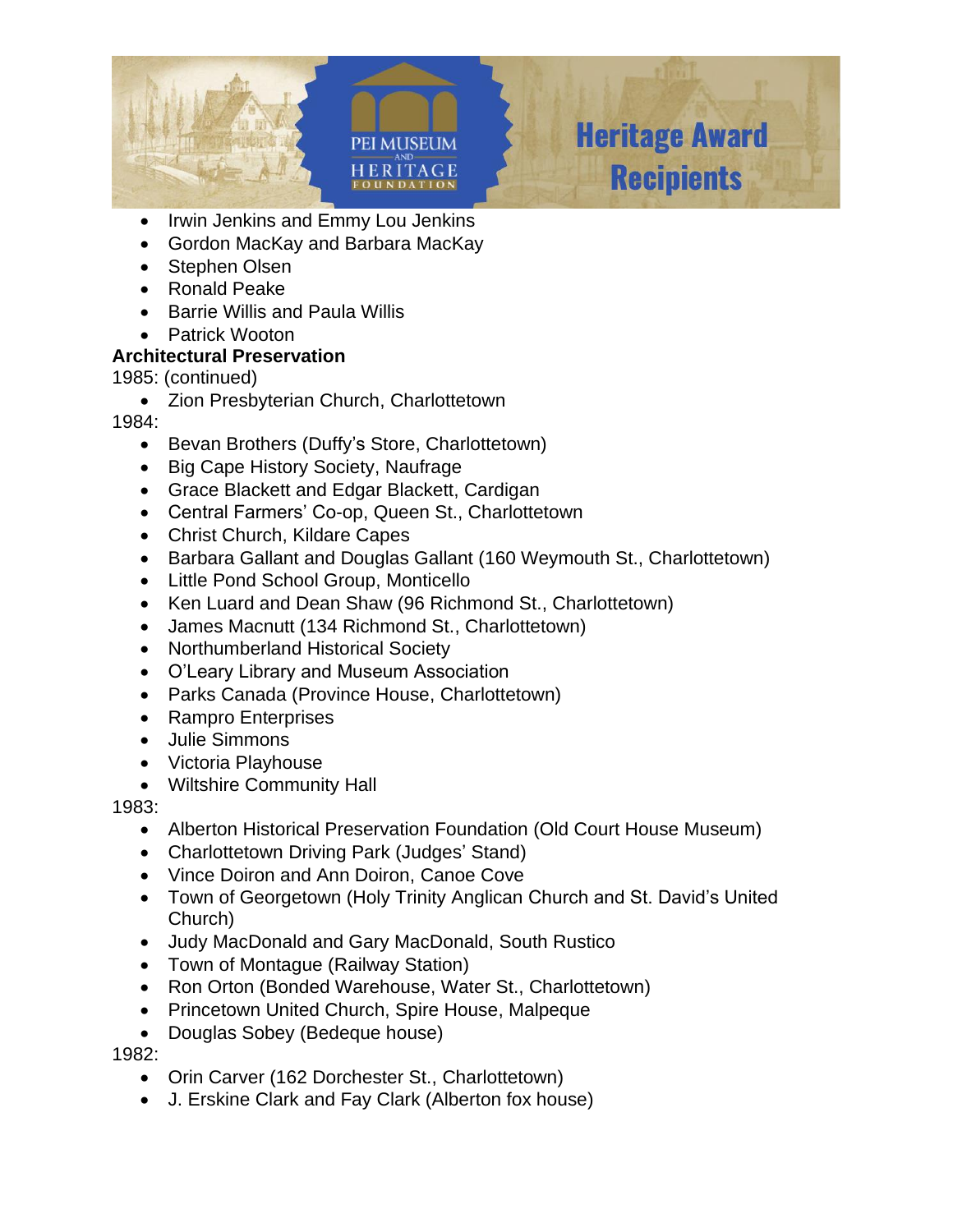

- Dept. of Transportation and Public Works (Old Courthouse, Charlottetown)
- Georgetown Heritage Association
- George Henderson and Brenda Henderson (Robert Tuplin House, Freeland)
- Holland College, 275 Kent St., Charlottetown
- Lot 16 United Church

1982 (continued)

- Princely Housing Cooperative, Upper Prince St., Charlottetown
- Peter Steele (contractor and church steeple repair advisor)

1981:

- Dept. of Highways and Public Works (Mabel D. Fielding School, Alberton)
- Joanne Kennedy and Allan Kennedy (residence, Greenmount)
- Susan Linkletter (Fountain Road, New London)
- Monica McNeil and Dennis Gallant, Summerside
- George Mullally (McCormick House, Souris)
- Ruth Anne Waugh and Gordon Waugh (veranda and exterior of residence, Wilmot)
- Gordon White (Alberton residence)

1980:

- Cascumpec and Fortune Cove Community Group (1861 Schoolhouse)
- Barry Clark and Judy Clark (Queen Elizabeth Dr., Charlottetown)
- Donald Darge (Thomas Dawson House, Charlottetown, as lawyer's office)
- Kings County Anglican Parish (Georgetown Rectory)
- Richard Murphy (Tignish brick schoolhouse)
- Larry Peck (Victoria residence to inn)
- Alma Sheehan (residence porch, Charlottetown)
- Don Smith and Carl Hansen (Queens County 1911 Jail, Charlottetown)

1979:

- Bank of Nova Scotia, Charlottetown
- Arthur Brisebois and Eunice Brisebois (O'Leary residence)
- Mary Burke and Fred Horne (Nine Mile Creek Schoolhouse)
- Freda McLellan and Lorne McLellan (Victoria residence)

1978:

## *\*Honorable Mention*

- Anne Bowman and Sandra Simpson (Orwell Cove residence)
- Mary Bradley (Wellington Hotel, Great George St., Charlottetown)\*
- James Darte and Kimball Darte (Rochford St. house, Charlottetown)\*
- William Hunt and Marion Hunt (Monticello residence)
- F.W. Hyndman Co. Ltd. (McEachern Building, Charlottetown)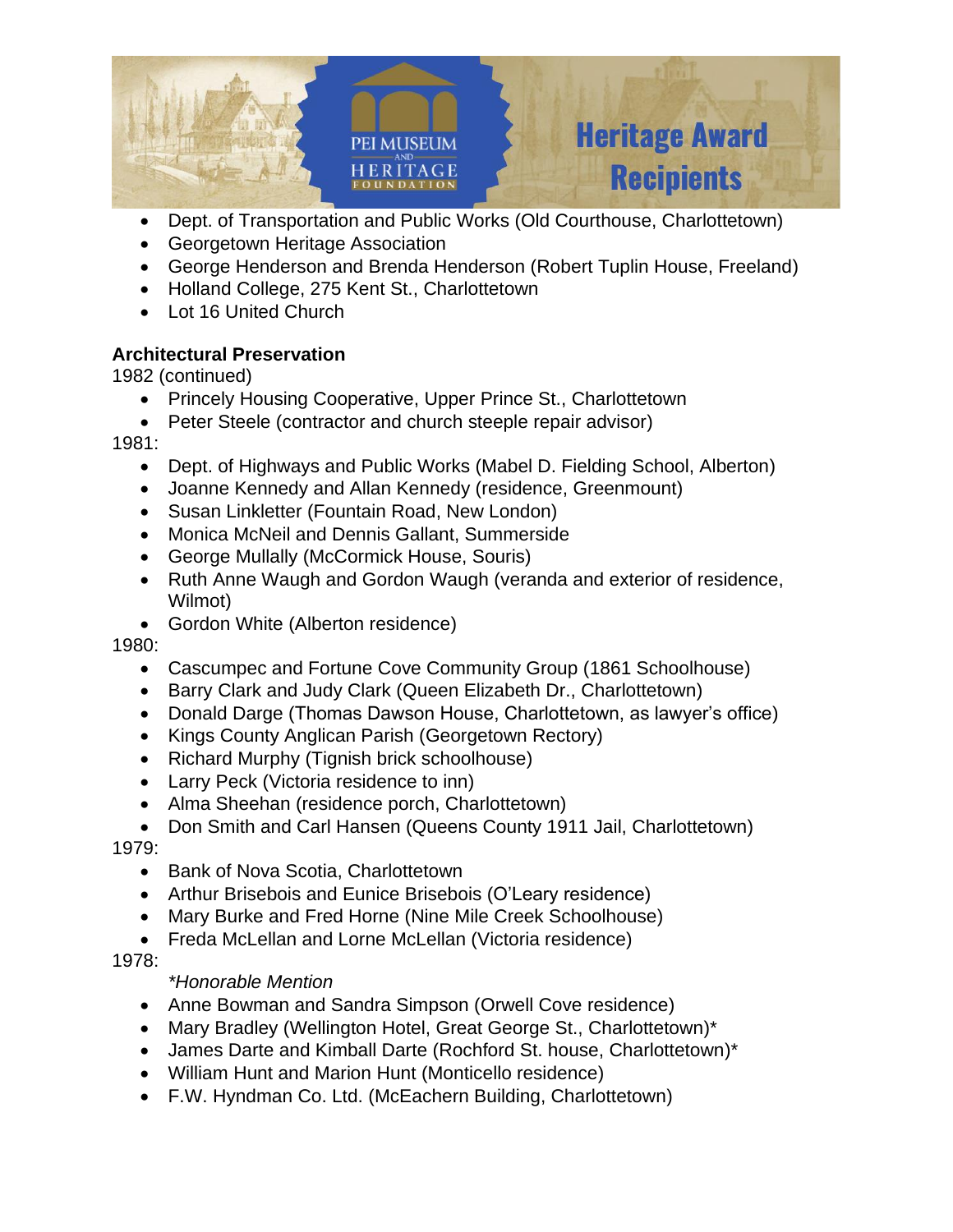

- Beatrice Kenny and family (Reddin's Drug Store, Charlottetown)\*
- Keir Kenny and Paula Kenny (Websters Corner residence)
- Doris and Livingstone Millar (Montague Playhouse)
- Doug Miller Association (Hall & Stavert Building, Charlottetown)
- Hector Panton and Emily Panton (Kings Square residence, Charlottetown)
- Quinten Roberts (Guernsey Cove residence)

1978: (continued)

- St. Andrew's Presbyterian Church, Cardigan\*
- Community of Uigg (Old Baptist Church)\*

1977:

- Charlottetown Heritage Conservation Area Advisory Group (Great George Street Heartz-O'Halloran Building, Charlottetown)
- Heath Delaney and Mary Delaney (Cornwall residence)
- Robert Dodridge (66 Great George St., Charlottetown)
- Frank Driscoll (58 Weymouth Street log-constructed house, Charlottetown)
- Beatrice Kenny (St. Peter's Road residence, Charlottetown)
- John S. MacDonald (old family store in Cardigan)
- The Alexander McIsaac family (Cherry Valley gable house)
- Barbara Rankin and John Rankin (124 Water St., Charlottetown)

1976:

- Dora Atwell (stone cottage in Clyde River)
- Malcolm Beck, Eva Powell, Sidney Sparling, and James Sparling (277-279 Richmond St., Charlottetown)

1975:

• Charlie McMillan and Tommy McMillan (Keppoch Beach Hotel)

1974:

• John Vautour family

# **Writing/Publishing Awards**

2007:

- William Fong. *Sir William C. Macdonald: A Biography*
- Charles McMillan. *Eminent Islanders*
- Marshfield Pioneer Cemetery Trust Fund Committee. *Marshfield and Area: A Grand Legacy*

2006:

• Ron H. Atkinson, Chris Austin, and Ross Howard. *A Legacy of Faith: The History of the Charlottetown Baptist Church Since 1836*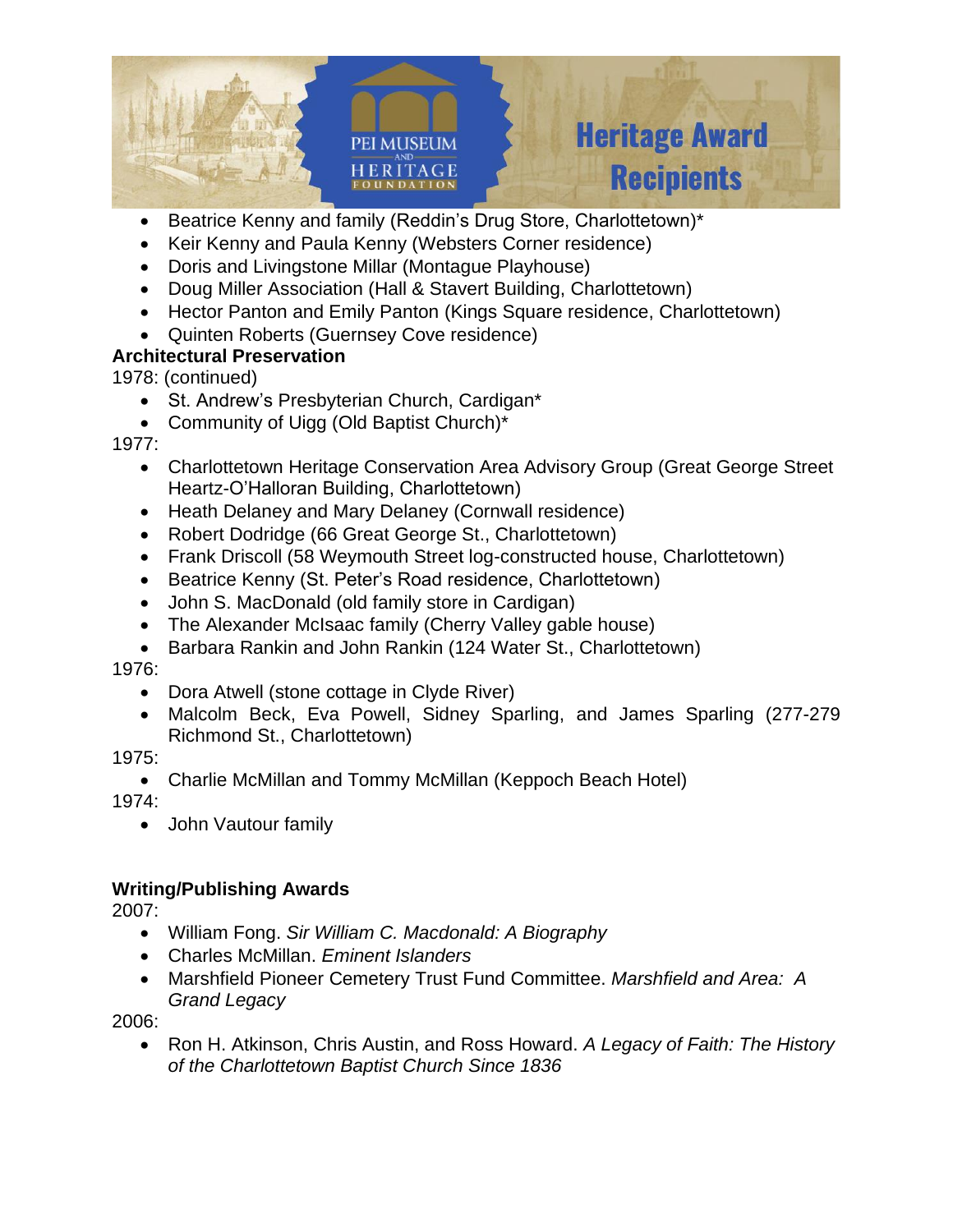

- Rusty Bittermann. *Rural Protest on Prince Edward Island: From British Colonization to the Escheat Movement*
- Marian Bruce. *A Century of Excellence: Prince of Wales College, 1860-1969*
- Hung-Min Chiang. *Chinese Islanders: Making a Home in the New World*
- Sister Bernice Cullen and Sister Ellen Mary Cullen. *By the Flame of the Lantern: A History of the Sisters of St. Martha of Prince* Edward Island, 1916-2000
- Elmsdale Area Historical Society. *Goin' to the Corner: A History of Elmsdale, Elmsdale West, and Brockton, Prince Edward Island*

2006: (continued)

- John Eldon Green. *A Mind of One's Own: Memoirs of an Albany Boy*
- Reginald MacLellan. *The Shoe Box Collection*
- James Macnutt and Robert Tuck. *Heritage Houses of Prince Edward Island: Two Hundred Years of Domestic Architectural Styles*
- J. Clinton Morrison. *Strange Tales and True Stories: East Coast Chronicles from Yesterday's Newspapers*
- Nancy E. Neal. *A United Empire Loyalist Family: The Life and Times of Thomas Hooper, of Bedeque, Prince Edward Island, Canada, and His Descendants 1734- 2004*
- Kevin Wisener. *The Gulf Coast Loyalist: Leonard Wisner of Pensacola, Florida and Prince Edward Island and His Descendants*

2005:

- Marian Bruce. *Pets, Professors, and Politicians: The Founding and Early Years of the Atlantic Veterinary College*
- Kevin Christy. *Flue-Cured Tobacco on Prince Edward Island, 1959-1995*
- Olive Gaudet. *Memories of a Lifetime: A Native Islander Remembers Her Roots*
- Wayne MacKinnon. *Between Two Cultures: The Alex Campbell Years*
- Reginald Pendergast and Patricia Pendergast Stanyer. *Trailblazer: The Legendary Big Jim Pendergast*
- Marion Reid. *These Roots Run Deep*
- David Weale. *Whatever You Say: The Talk of Islanders 1975-2005*
- George Wright. *Who Departed This Life: A History of the Old Protestant Burying Ground, Charlottetown, Prince Edward Island*

- Charles Ballem (*More Than Just a Game: One Hundred Years of Organized Sport in Prince Edward Island, 1850-1950)*
- Marian Bruce and Elizabeth Cran (*Working Together: Two Centuries of Cooperation on Prince Edward Island)*
- John Gallant and Gregory "Seth" Gallant (*Bannock, Beans and Black Tea: Memories of a Prince Edward Island Childhood in the Great Depression)*
- Kent Macdonald (*From a Distance: A Book of Boughton Island)*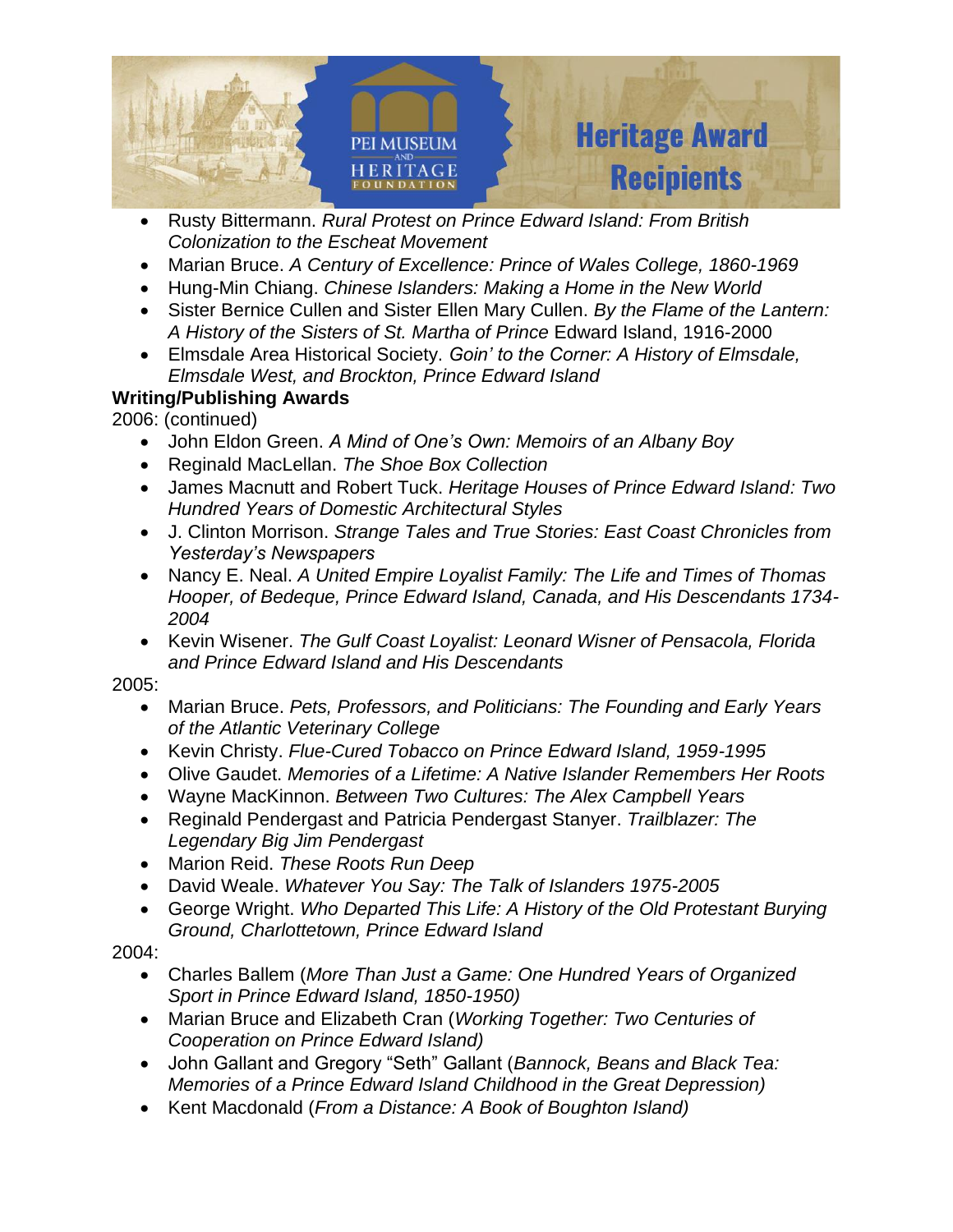

- J. Clinton Morrison (*Chasing a Dream: Prince Edward Islanders in the Klondike)*
- Brendan O'Grady (*Exiles and Islanders: The Irish Settlers of Prince Edward Island)*
- Mary Rubio and Elizabeth Waterson (*The Selected Journals of L. M. Montgomery, Vol. V: 1935-1942)*
- Sterling Stratton (*Island Churches at the Turn of the Century: The Year 2000)*
- David Weale (*Pride in Small Places: A Photographic Remembrance of Rural Prince Edward Island, 1900-1960)*

2003:

- Association of Retired MLAs. *Minding the House: A Biographical Guide to Prince Edward Island MLAs, 1873-1993*
- Joan Colborne. *Letters from the Manse*
- E. Windsor Corney. *The History of the Summerside Fire Department, 1863-1995*
- Descendants of the Brudenell Pioneers Inc., *Perthshire to Three Rivers: Genealogy of the Descendants of the Brudenell Pioneers*
- Anita Simpson Hagen. *World War I Letters from Harold Simpson to His Family on Prince Edward Island*
- Betty Howatt. *Tales from Willowshade Farm: An Island Woman's Notebook*
- Lot 16 United Church History Committee. *Lot 16 United Church and Its People*
- Alan MacEachern. *The Institute of Man and Resources: An Environmental Fable* 2002:
	- Belfast Historical Society. *The Past Is Before Us: Collected Readings from the First Twenty-Five Years of the Belfast Historical Society Newsletter 'The Recaller'*
	- Barb Broome. *On Duty and Pride: No. 10 Bombing & Gunnery School, Mount Pleasant, Prince Edward Island*
	- Irene Gammel. *Making Avonlea: L.M. Montgomery and Popular Culture*
	- Fred Horne. *Historic Summerside, 1900-1970*
	- Allan MacNutt. *A Biography of Carl F. Burke: Canadian Aviation Pioneer*
	- Bev Millar. *The Life Story of James Almore Cody and His Descendants*
	- Pauline Millar. *Roots & Branches: A Story of Bideford and Surrounding Communities*

2001:

- Katherine Dewar and Wayne Wright. *This Caring Place: The History of Prince County Hospital and School of Nursing*
- George Doughart. *The Pattern Set for Us: A History of the Concordant and Related Bodies of Freemasonry Past and Present on Prince Edward Island*
- Fred MacDonald. *The Maritime Tradition: Around the Oval*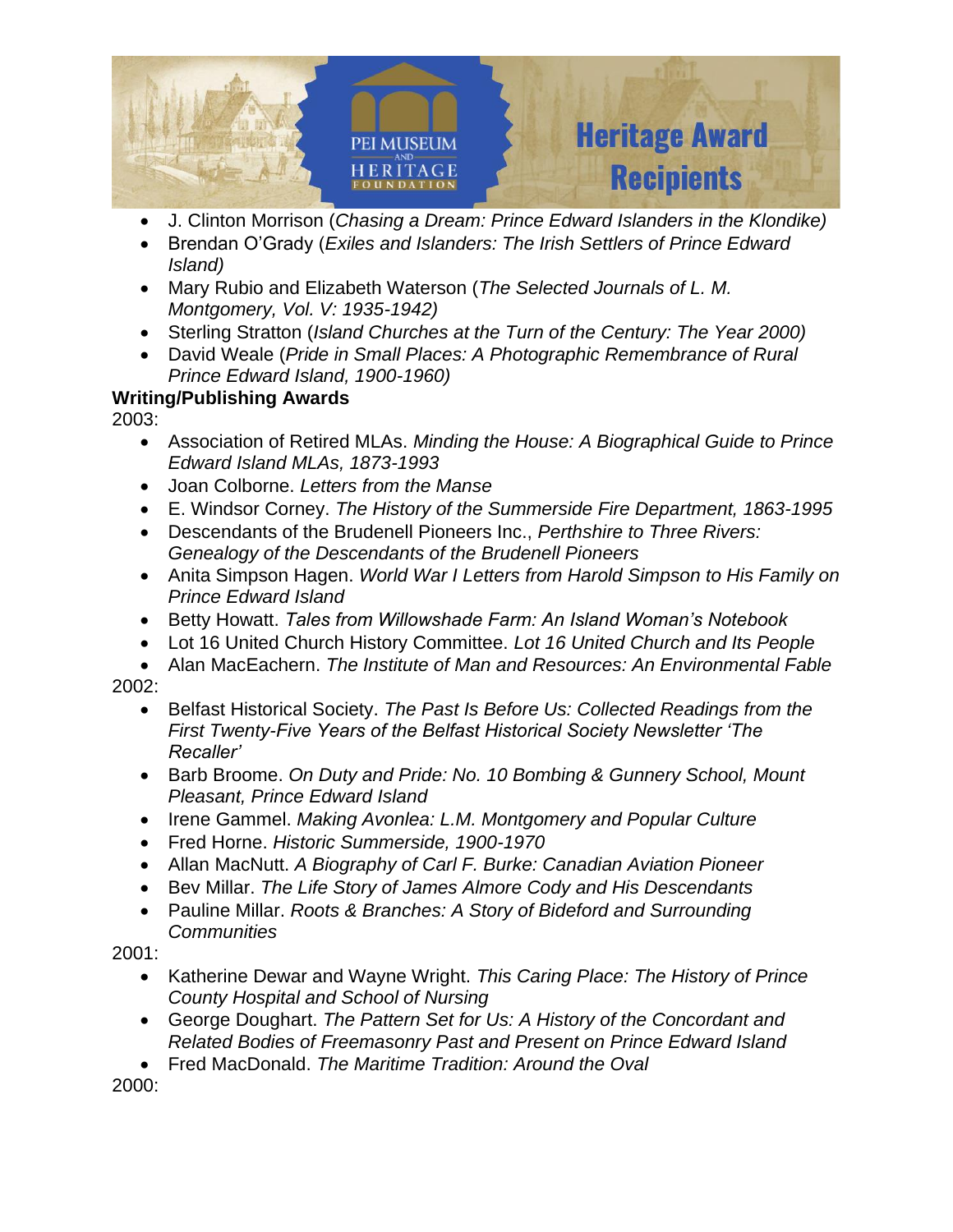

- Alberton Historical Preservation Foundation. *Alberton and Area: A Pictorial Experience Through Time*
- Ron Atkinson, Bill Beer, and Harry Simmonds*. A Treasure Called Belvedere: A Century of Activity at the Charlottetown Golf Club*
- Donnie Doyle. *Along Lot Seven Shore: Folksongs and Other Writings*
- Lawson Drake*. Sea Over Bow: A Prince Edward Islander in the Royal Canadian Volunteer Reserve in World War II*
- Edith Eldershaw. *Pioneer Days & Shanty Ways*

2020: (continued)

- Mary Gaudet. *From a Stretcher Handle: The World War One Poems and Journal of Private Frank Walker*
- Allan Graham. *A Photo History of the Prince Edward Island Railway*
- The Guardian*. History Through the Headlines*
- L. M. Montgomery Institute. *The Bend in the Road: An Invitation to the World and Work of L.M. Montgomery*
- Edward MacDonald. *If You're Stronghearted: Prince Edward Island in the Twentieth Century*
- Felix (LeRoy) Perry. *Red Soil: a PEI Soldier's Life at the Front*
- Laura Pottie. *Their Dreams Never Ending: A History of Women's Institutes in PEI*
- Juanita Rossiter. *Gone to the Bay: A History of the St. Peters Fire District Area* 1999:
	- Irene Gammel and Eliabeth Epperly. *L. M. Montgomery and Canadian Culture*
	- J.-Henri Gaudet. *Photo Historica: P.E.I. –Tignish –Ȋ.-P.-É, 1799-1999*
	- Edward D. Ives. *Drive Dull Care Away: Folksongs from Prince Edward Island*
	- Deirdre Kessler. *A Century on Spring Street: Wanda Lefurgey Wyatt of Summerside, Prince Edward Island (1895-1998)*
	- Richard Lemm*. Milton Acorn: In Love and Anger*
	- Earle Lockerby. *The Deportation of the Acadians from Ile St.-Jean, 1758*
	- Kenin Mccabe and Alexandra Heilbron. *The Lucy Maud Montgomery Album*
	- Jean Halliday MacKay. *The Home Place: Life in Rural Prince Edward Island in the 1920s and 30s*
- T. K. Pratt and Scott Burke. *Prince Edward Island Sayings* 1998:
	- Georges Arsenault. *Contes, légendes et chansons de l'Ȋle-du-Prince- Édouard*
	- Jeanette Birch. *Black-Eyed Susan: The Adventures of a Young Farm Girl*
	- Cascumpec and Fortune Cove History Committee*. Preserving the Past: A History of Cascumpec-Fortune Cove, 1779-1979*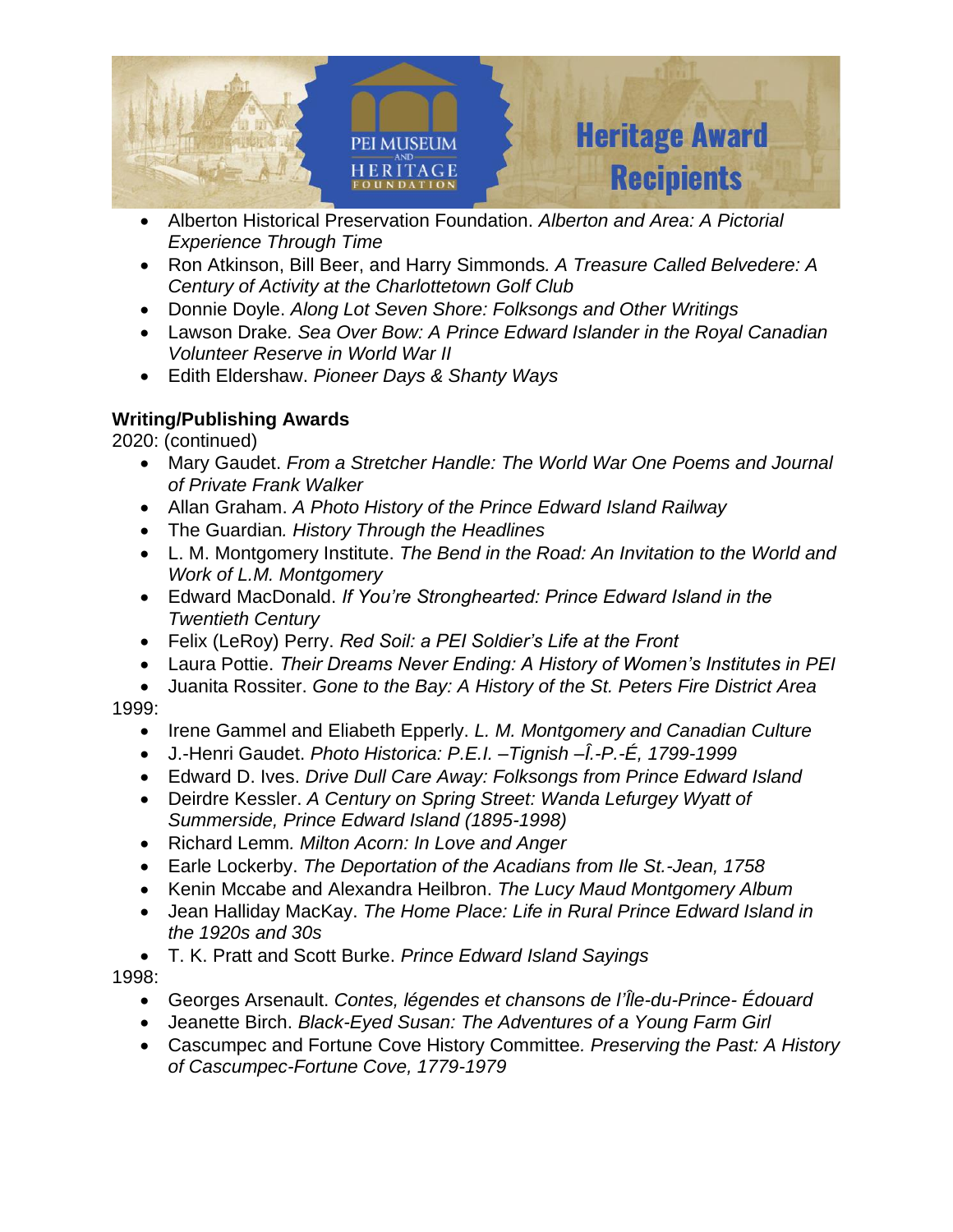

- Jim Hornby. *In the Shadow of the Gallows: Criminal Law and capital Punishment on Prince Edward Island, 1769-1941*
- Betty M. Jeffery and Carter W. Jeffery. *The Jeffery Family of the Isle of Wight and Prince Edward Island*
- J. Angus MacLean. *Making It Home: Memoirs of J. Angus MacLean*
- Mary Rubio and Elizabeth Waterston. *The Selected Journals of L.M. Montgomery, Volume IV: 1929-1935*
- Stanley Bridge Historical Society*. History of Stanley Bridge: Hub of the Universe*
- David Weale. *A Long Way From the Road: The Wit and Wisdom of Prince Edward Island*

1997:

- Douglas Baldwin. *She Answered Every Call: The Life of Public Health Nurse, Mona Gordon Wilson (1894-1981)*
- Wendy Barry, Margaret Anne Doody, and Mary Doody Jones. *The Annotated Anne of Green Gables*
- Ken Perlman. *The Prince Edward Island Style of Fiddling* (CDs)
- Scott Smith. *A Light in the Field: Lighthouses, Fishery Buildings, Barns, and Mills of Prince Edward Island*

1996:

- Barachois. *Barachois: Acadian Music from Prince Edward Island* (album)
- Boyde Beck, Henry Dunsmore, and John Burden. *Prince Edward Island: An (Un)Authorized History*
- Douglas Murray. *2000 Postmarks of Prince Edward Island 1814-1995*
- Ken Perlman. *The Fiddle Music of Prince Edward Island: Celtic and Acadian Tunes in Living Tradition*
- Ian Ross Robertson. *The Tenant League of Prince Edward Island, 1864-1867: Leasehold Tenure in the New World*

1995:

- Wendell Boyle. *Journey Home* (CD)
- P. John Burden. *Once Upon an Island Colouring Book*
- Waldron Leard. *Nothing Trivial*
- Marven E. Moore and Nicolas J. DeJong. *Shipbuilding on Prince Edward Island: Enterprise in a Maritime Setting 1787-1920*
- Robert Tuck. *Gothic Dreams: The Architecture of William Critchlow Harris (1854- 1913)*

1994: not awarded

- Georges Arsenault. *Par un dimanche au soir: Léah Maddix, chanteuse et conteuse acadienne*
- Bill Glenn and Liz Glenn. *Bonshaw, P.E.I.: A Stroll Through Its Past*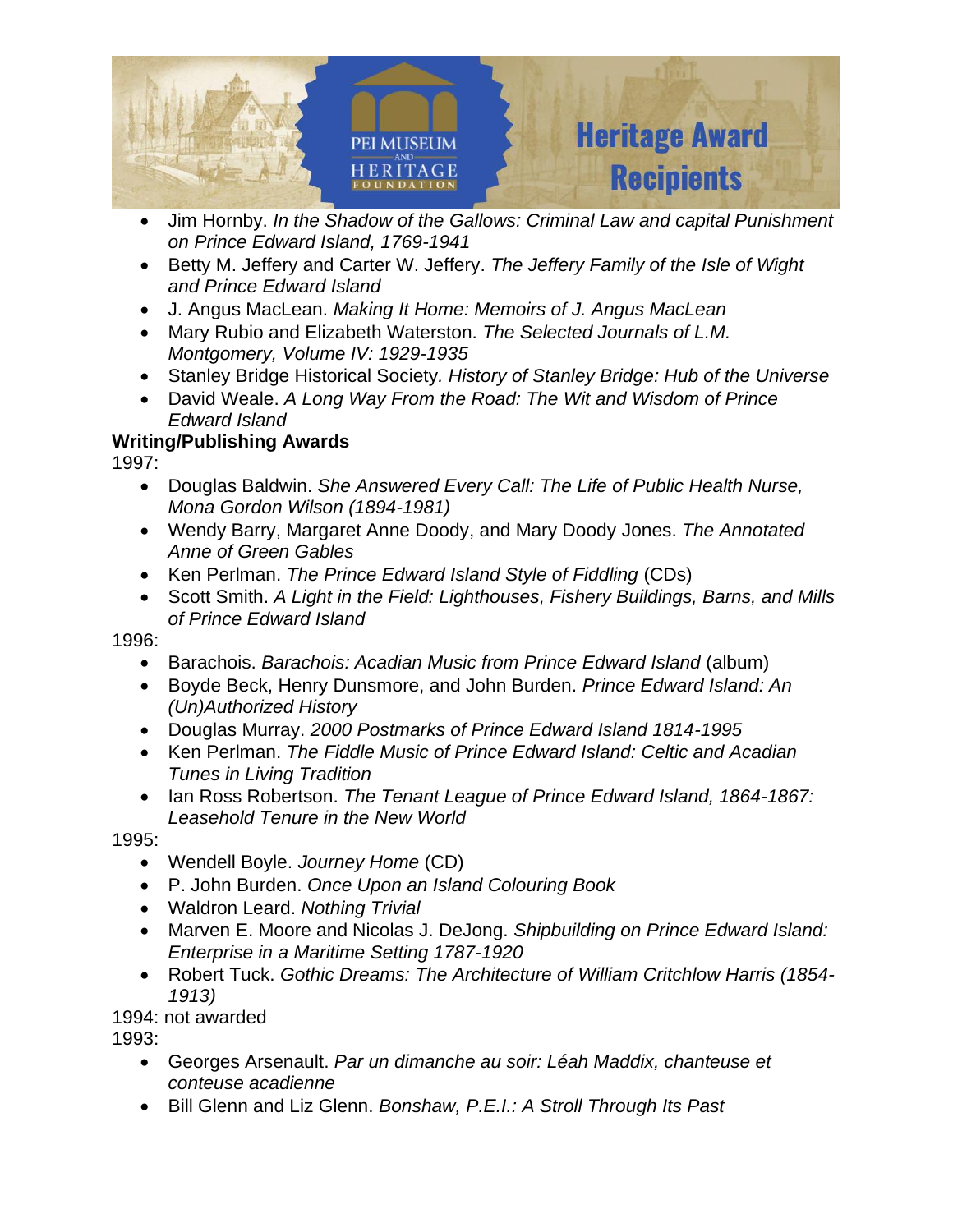

- Carter Jeffery and Arnold Smith. *The Cavendish Collection of Prince Edward Island Homes, Inns & Cottages*
- North Tryon Historical Association. *Remember Yesterday: A History of North Tryon, PEI 1769-1992*
- York History Committee. *The Valiant Connection: A History of York Prince Edward Island*

1992:

- Belfast Historical Society*. Belfast People: An Oral History of Belfast, Prince Edward Island*
- Alan Reesor. *Canadian Organ Music: Historic Organs of Prince Edward Island (CBC recording)*
- David Weale*. Them Times*

1991:

- Gregory Kevin Farmer*. Around Kinkora Area*
- Jim Hornby. *Black Islanders: Prince Edward Island's Historical Black Community*
- Scott Smith. *The Historic Houses of Prince Edward Island*

1990:

• Brigitte VanVliet. *We Came, We Saw, We Stayed: The Dutch in Prince Edward Island*

1989:

- Georges Arsenault*.* "Bonjour Atlantique" (île-du-Prince-Édouard, Radio Canada)
- Hamilton Heritage Alert Club. *Pathways to the Present: A Social History of Hamilton, Prince Edward Island*
- Betty Rogers Large and Tom Crothers. *Out of Thin Air*
- Ian MacQuarrie. *The Bonshaw Hills*

1988:

- Terry K. Pratt. *Dictionary of Prince Edward Island English*
- Ian Ross Robertson. *Prince Edward Island Land Commission of 1860*
- St. Augustine's Parish Historical Committee*. St. Augustine's Church, Rustico, P.E.I.,1838-1988*
- Summerside United Baptist Historical Society. *A Church is Planted: Summerside United Baptist Church 1868-1988*

- J.M. Bumsted, *Land, Settlement and Politics on Eighteenth-Century Prince Edward Island*
- Wendell P. MacIntyre, General Editor*,* The Abegweit Review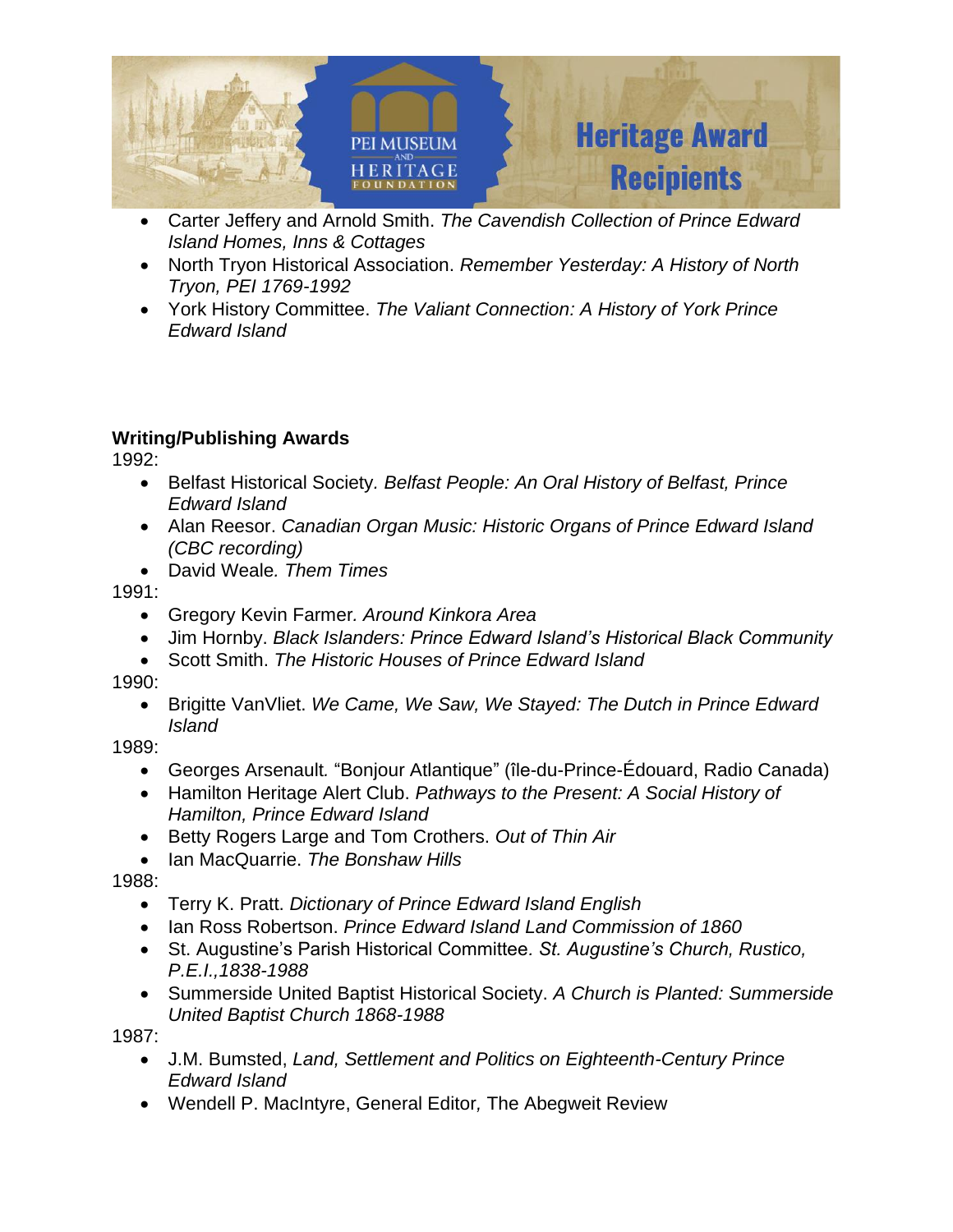

- Bev Millar. *Keeping in Touch: A History and Genealogy of Samuel Hutchinson and His Family*
- Ragweed Press (Publishers) and Douglas Baldwin and Thomas Spira (editors). *Gaslights, Epidemics and Vagabond Cows: Charlottetown in the Victorian Era*
- David Weale. *A Stream Out of Lebanon: An Introduction to the Coming of Syrian/Lebanese Emigrants to Prince Edward Island*

### 1986:

- Darnley Historical Society. *The History of Darnley*
- Scott Smith. *The Historic Churches of Prince Edward Island*
- Springfield History Committee. *The History of Springfield 1828-1985*

# **Writing/Publishing Awards**

1986: (continued)

• Kennedy Wells. *The Fishery of Prince Edward Island*

1985:

- Department of Education. *Abegweit: Land of the Red Soil*
- Early Church Researchers History Committee. *Through the Years With the Alberton Presbyterian Church, 1829-1985*
- Freetown Historical Society. *Freetown: Past and Present*
- Guardian-Patriot. *Church History series*
- Institute of Island Studies. *A Community of Schools: The First Twenty Years*
- Frank Ledwell. *The North Shore of Home*

1984:

- Jeanette Birch. *Leaves from the Birches of Avoca: A History and Genealogy of Denis Birch and His Family*
- Francis Bolger, Wayne Barrett, and Anne MacKay. *Memories of the Old Home Place Prince Edward Island*
- Diane Griffin, Wayne Barrett, and Anne MacKay. *Atlantic Wildflowers*
- Island Telephone Company. *Voices of the Island: History of the Telephone on Prince Edward Island*
- Town of Montague. *A View from the Bridge: Montague, P.E.I.*
- Spring Valley Historical Society. *History of Spring Valley*
- Stanhope Women's Institute History Committee. *Stanhope: Sands of Time* 1983:

*\*Honourable Mention*

- Abegweit Branch of the United Empire Loyalist Association of Canada. *An Island Refuge: Loyalists and Disbanded Troops on the Island of Saint John*
- Ron Atkinson*. Pull: A Century of Clay Target Shooting on Prince Edward Island*
- Jean H. Doiron. *Rustico, Father Georges-Antoine Belcourt, the Farmers' Bank: A Few Historical Notes*
- Earle Lockerby*. Three Centuries: John and Margaret Lockerby and Their Descendants*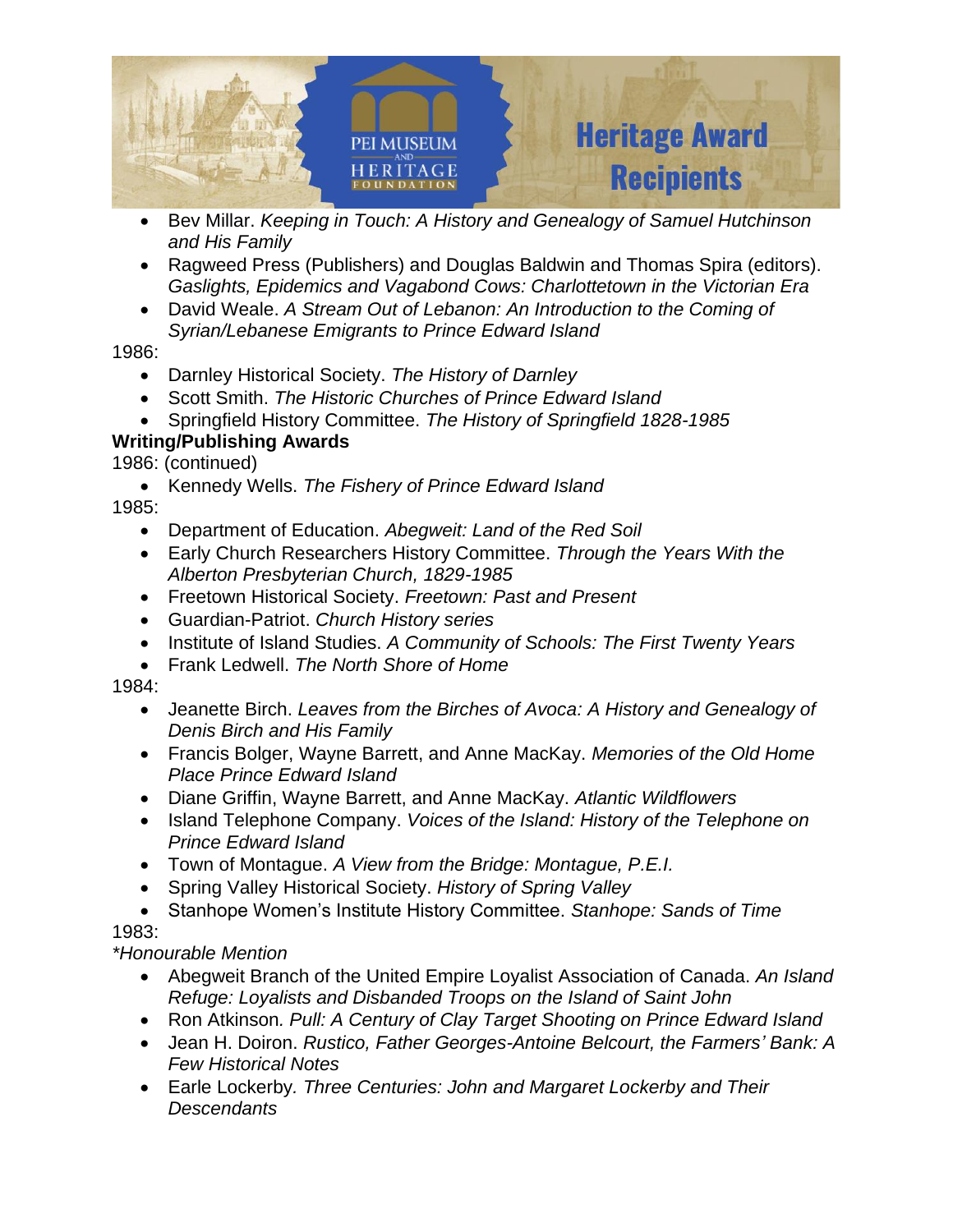

- Irene Rogers. *Charlottetown: The Life in its Buildings\**
- Three Rivers Historical Society*. Wandering Back: A History of Dock, Hills River, Mill River, Rosebank*
- Robert Tuck. *The Island Family Harris: Letters of an Immigrant Family in British North America, 1856-1866\**
- Wellington Senior Citizens History Committee. *By the Old Mill Stream: History of Wellington 1833-1983*
- Moncrieff Williamson. *Island Painter: The Life of Robert Harris (1849-1919)*

1982:

- Austin Bears. *Bears Genealogy*
- Le Conseil coopératif de l'Île-du-Prince-Édouard. *Le Mouvement coopératif chez les acadiens de la région Évangeline (1862-1982)*
- Lorne Johnston. *'Ole Salt,* and *Recollections of an 'Ole Salt*
- Bertha MacIntyre MacDonald*. Through All the Days Gone By*
- Malpeque Historical Society. *Malpeque and its People*
- Brendan O'Grady, guest editor of a special issue of the *Abegweit Review* entitled *New Ireland in the Gulf of St. Lawrence*
- History Committee of the Southport Women's Institute. *A History of Southport and District Including Rosebank, Keppoch and Kinlock*
- Albert Wood. *An Island Family*

## 1981:

- Georgetown Lions Club. *Georgetown: An Early History*
- Little Pond Community Club. *Those Were the Days: A History of the North Side of the Boughton River*
- Edna Wood Ludwig*. The Kinsman Family of Prince Edward Island*
- *Marven Moore and Nicolas DeJong. Launched from Prince Edward Island: A Pictorial Review of Sail*
- Anne Patterson (graphic designer). *The Island Magazine*
- Gertrude Cullen Pendergast. *A Good Time Was Had By All*
- Roman Catholic Episcopal Corporation. *The Catholic Church in Prince Edward Island, 1720-1979*

- Alberton Historical Group. Alice Green's *Footprints on the Sands of Time: A History of Alberton*
- Arsenault, Georges. *Les complaints Acadiennes de l'Ȋle-du-Prince Édouard*
- Jeanette Birch, Doris MacKendrick, and the Birch Hill Women's Institute. *Climbing the Hill: A History of Birch Hill, Lots 13 and 14 Prince Edward Island*
- Bloomfield Historical Society. *History of Saint Anthony Parish 1803-1980*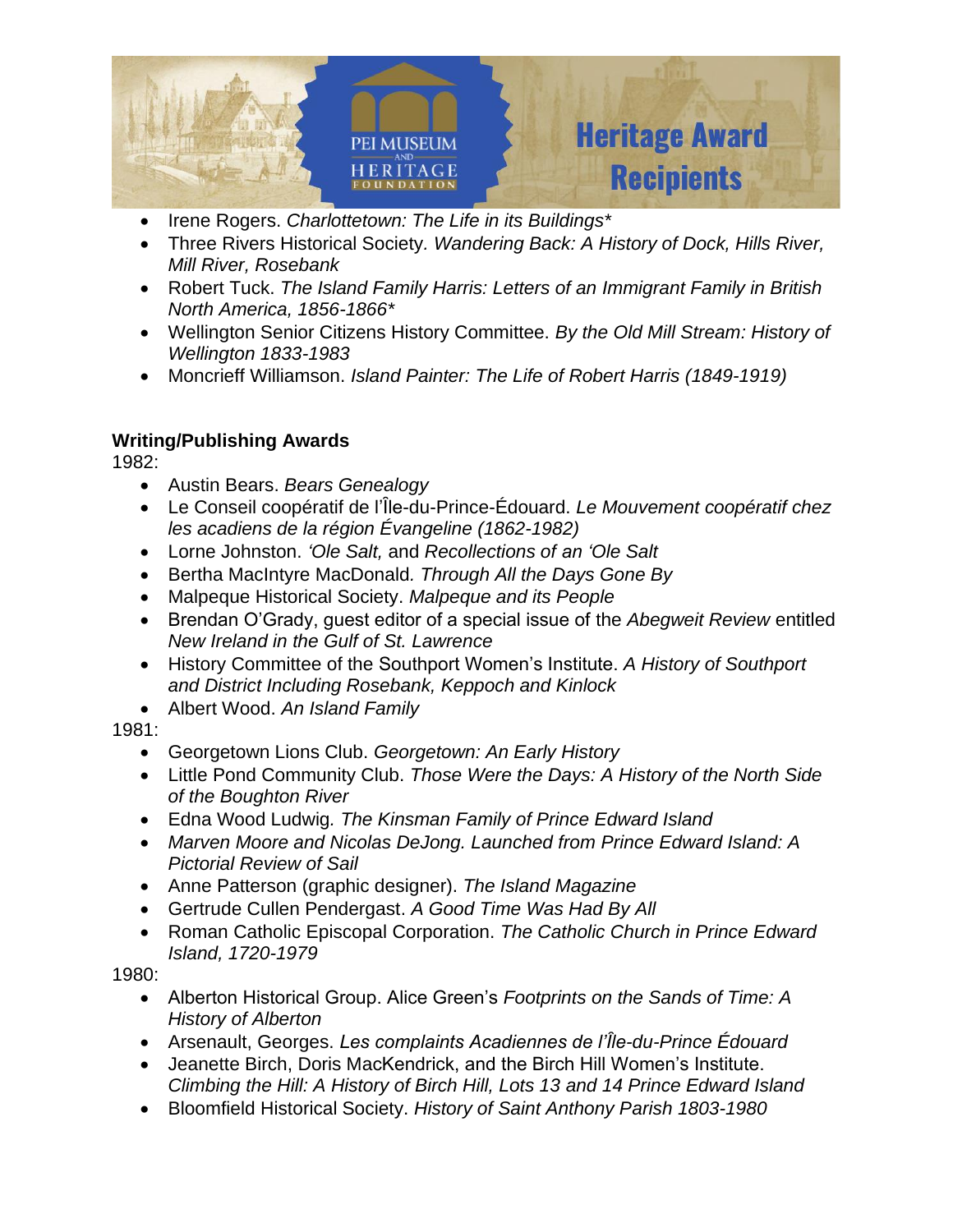

- Marjorie Gay, editor of Ada MacLeod's *Roads to Summerside: The Story of Early Summerside and the Surrounding Area*
- *Helen Hogg and the Wilmot Valley Historical Society. A Bridge to the Past: Wilmot Valley 1784-1979*
- Susan Hornby and the Caledonian Club. *Celts and Ceilidhs: A History of Scottish Societies on Prince Edward Island*
- Jean MacFadyen. *For the Sake of the Record*
- Public Relations Committee. *History of the PEI Branch of the Canadian Red Cross*

1980: (continued)

- Ragweed Press*.* A. L. Morrison's *My Island Pictures: The Story of Prince Edward Island*
- Allan Rankin. *Down at the Shore: A History of Summerside, Prince Edward Island (1752-1945)*
- Maud Steele and Peggy Rooney*. Morell: Its History*
- Gertrude Whiteway. *Tales to Tell, Family Genealogy of the People in Abney, Lot 64*

1979:

- Lorne Callbeck. *My Island, My People*
- George Dewar*. Hernewood: The Personal Diary of Col. John Hunter Duvar, June 6 to Sept. 17, 1857: The Story of Anne of Hernewood, A Fascinating Lady, and the Emigration of the Fairies*
- Margaret Dixon*. Going Home*
- Doris Muncey Haslam*. The Wrights of Bedeque, Prince Edward Island: A Loyalist Family*
- Arthur Hudson and Jean Meggison*. Preserving the Past: A History of Cascumpec-Fortune Cove 1779-1979*
- Eva MacNevin*. Past and Present: A History of Brae*
- Irene Rogers. *Walks in Charlotte Town*

1978:

- Agricultural Historians (Robert Parent). *History and Development of the Dairy Industry in Prince Edward Island*
- Alice Fraser*. The Aitkens of Kings County, Prince Edward Island [pub. In 1974]*
- Clinton Morrison. *Emigrant from the Highlands: Robert W. Morrison, Senior and His Descendants; The Genealogy of a P.E.I. Family 1831-1978*
- Robert Tuck. *Gothic Dreams: The Life and Times of a Canadian Architect William Critchlow Harris*